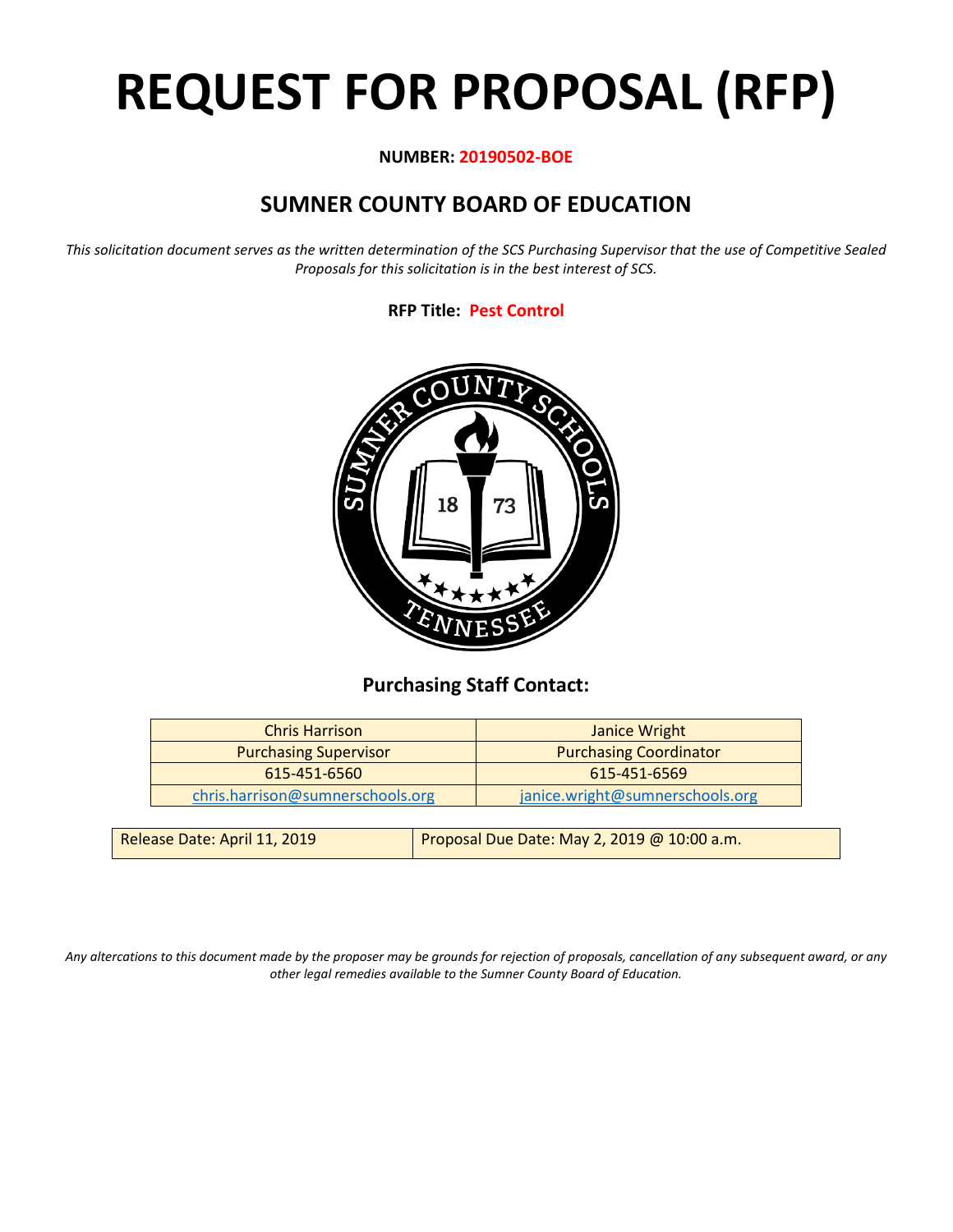# **NOTICE TO PROPOSERS**

There may be one or more amendments to this RFP. In order to receive communication for any such amendments issued specifically to this RFP, the proposer must provide a Notice of Intent to Propose to the Sumner County Board of Education (SCS) Purchasing Department. The proposer must utilize this form when submitting notice. The notice may be sent by email to: Purchasing Office, purchasing@sumnerschools.org. SCS will send amendments only to those proposers which complete and return this information by the deadline list in the RFP Schedule of Events (Section 4).

| <b>RFP Number:</b>      | 20190502-BOE Pest Control |
|-------------------------|---------------------------|
| Company Name:           |                           |
| <b>Mailing Address:</b> |                           |
|                         |                           |
|                         |                           |
| Phone Number:           |                           |
| <b>Contact Person:</b>  |                           |
| <b>Email Address:</b>   |                           |
| Authorized Signature    |                           |
| <b>Printed Name</b>     |                           |
| Date                    |                           |

Emailed amendments will be sent in a Microsoft Word (Office for Windows) or Portable Document Format (pdf) format. Any alterations to the document made by the proposer may be grounds for rejection of proposal, cancellation of any subsequent award or any other legal remedies available to the Sumner County Board of Education.

Amendments will also be posted on the SCS website **https://sumnerschools.org/index.php/current-bids-and-rfps** and attached to the solicitation listing as a PDF or WORD file. Check the particular solicitation on the Current Bids and RFPs webpage for any posted amendments.

By completing and returning this form, the Proposer has expressed its intent to provide a proposal for **20190502-BOE Pest Control.**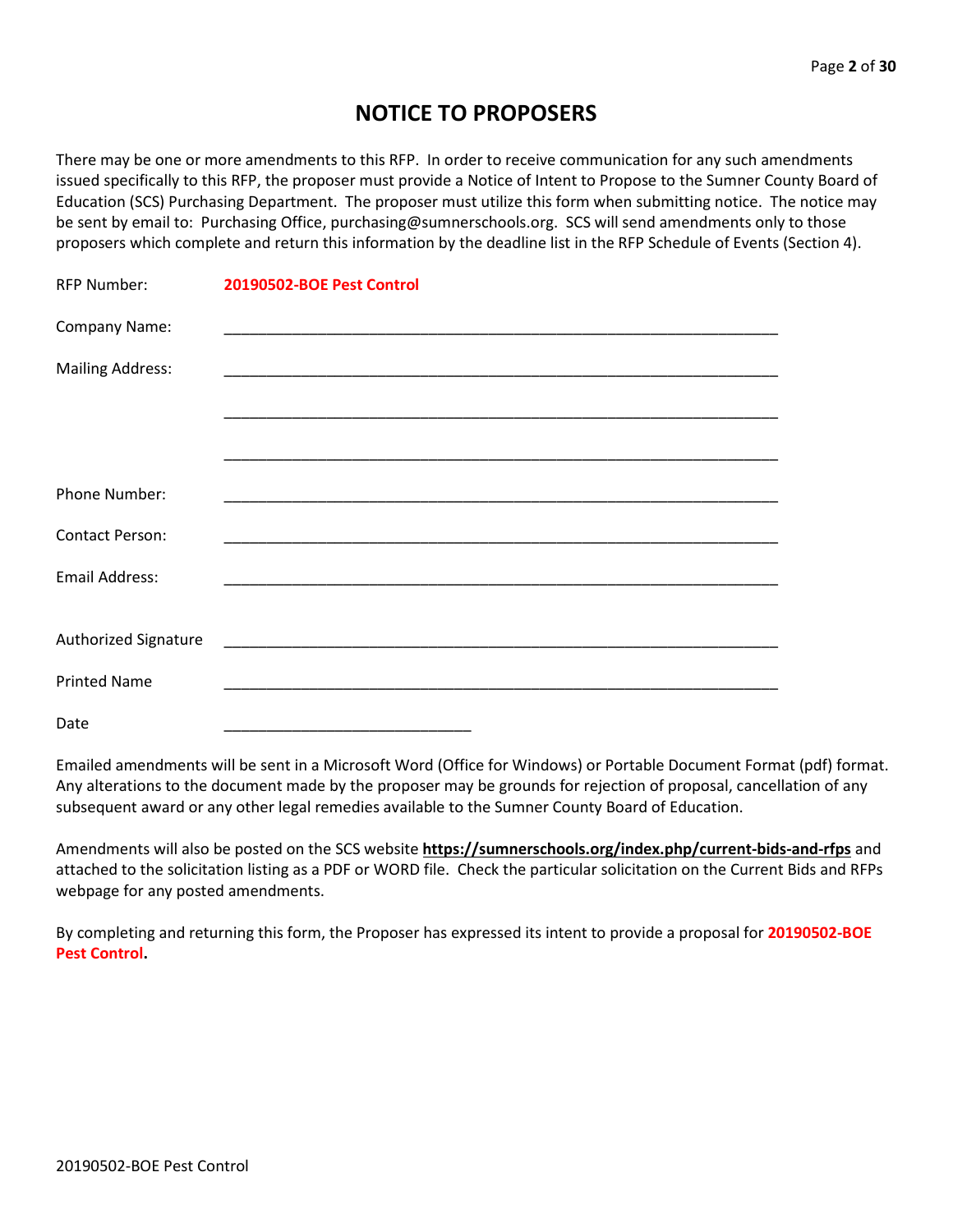# **TABLE OF CONTENTS**

- 1. Introduction/Overview
	- 1.1. Purpose
	- 1.2. Contact Information

## 2. Requirements

- 2.1. Contract Term
- 2.2. Scope of Work/Specifications
- 3. Source Selection and Contract Award
- 4. Schedule of Events
- 5. Instructions for Proposal
	- 5.1. Required Forms
	- 5.2. New Vendors
	- 5.3. Acknowledgement of Insurance Requirements
	- 5.4. Clarification and Interpretation of RFP
	- 5.5. Proposal Package
	- 5.6. Delivery of Proposals
	- 5.7. Evaluation of Proposals
	- 5.8. Request for Clarification of Proposals
	- 5.9. Protests
- 6. Attachments
	- 6.1. Contact Information
	- 6.2. Bid Form/Certification
	- 6.3. References
	- 6.4. Certification Regarding Debarment or Suspension
	- 6.5. Certification Regarding Lobbying
	- 6.6. Certificate of Independent Price Determination
	- 6.7. Attestation Re Personnel
	- 6.8. Drug Free Workplace Affidavit
	- 6.9. IRS Form W-9
		- \**An online, fillable version can be found at https://www.irs.gov/pub/irs-pdf/fw9.pdf*
	- 6.10. Standard Terms & Conditions
	- 6.11. Vendor Checklist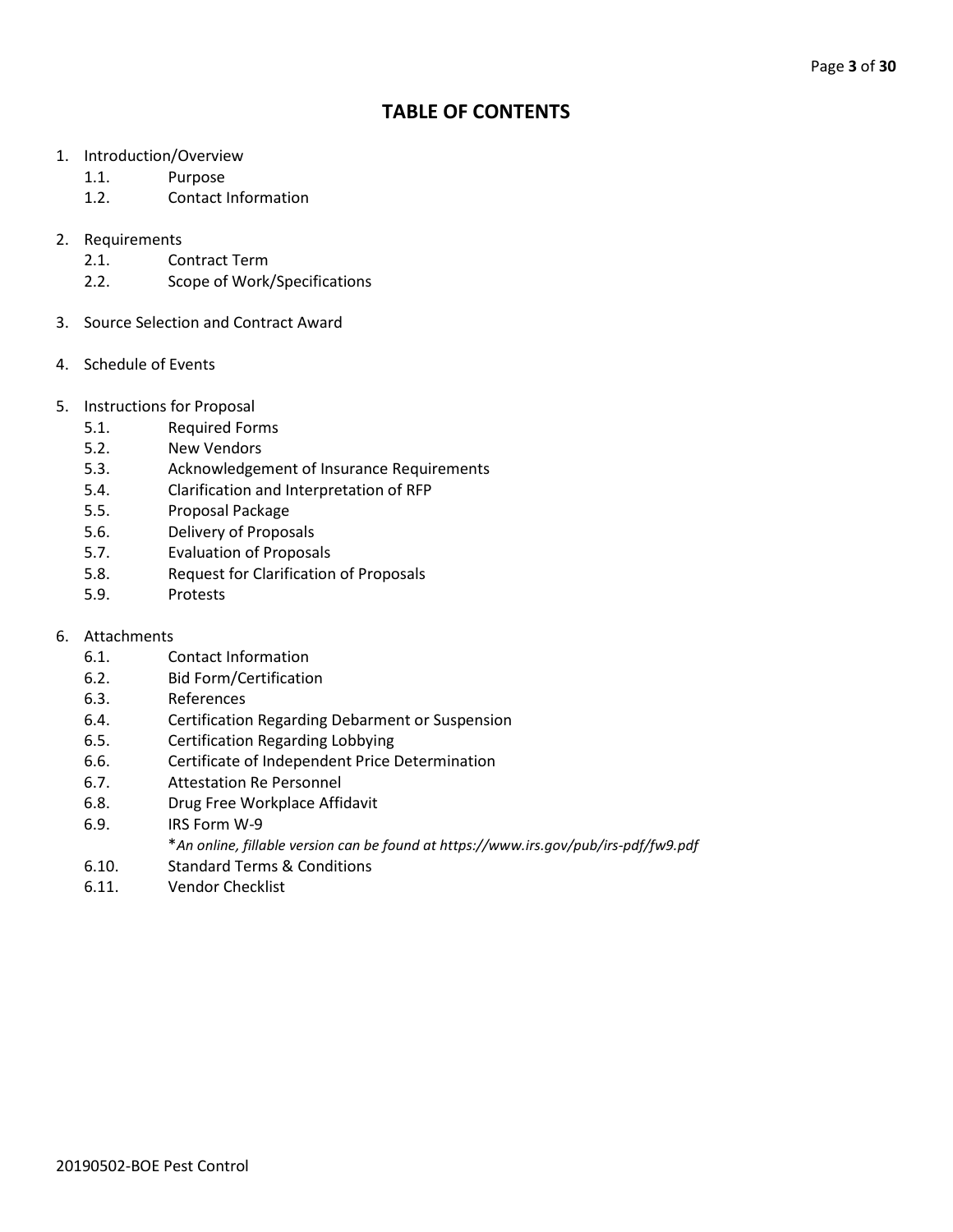#### 1. Introduction/Overview

#### 1.1. Purpose

The Sumner County Board of Education (SCS) is requesting sealed proposals for pest control services.

#### 1.2. Contact Information

Unauthorized contact regarding this RFP with employees or officials of SCS other than the Purchasing Supervisor named below may result in disqualification from this procurement process.

Interested parties must direct all communication regarding this RFP to the Purchasing Supervisor, who is SCSs only official point of contact for this RFP.

| <b>RFP Procedures</b>            | <b>RFP Specifications</b> |
|----------------------------------|---------------------------|
| Chris Harrison                   |                           |
| <b>Purchasing Supervisor</b>     |                           |
| 1500 Airport Road                |                           |
| Gallatin, TN 37066               |                           |
| chris.harrison@sumnerschools.org |                           |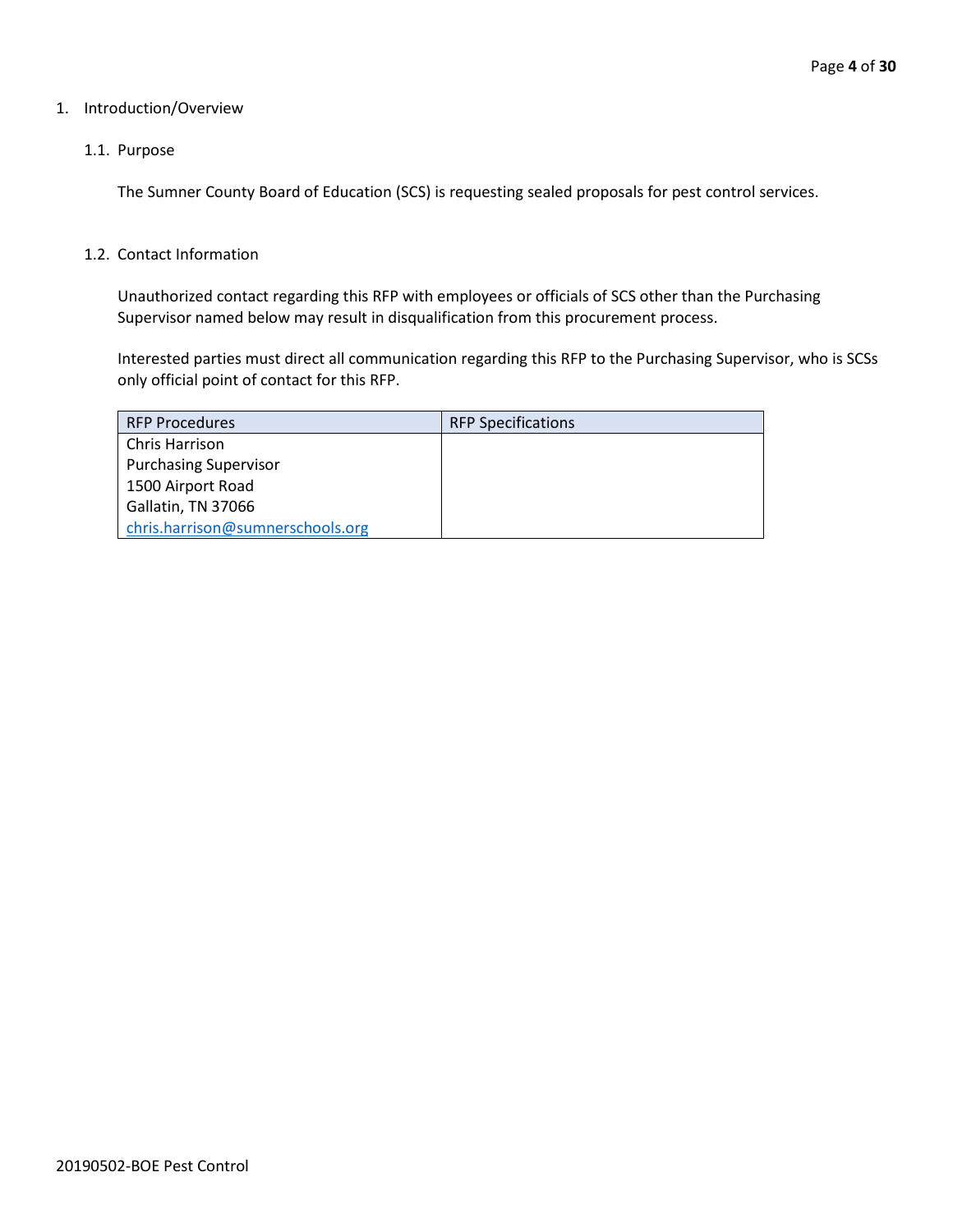# 2. Requirements

## 2.1. Contract Term

It is the intention of SCS to award a 36-month contract from August 1, 2019 thru July 31, 2022, with the option to renew the contract for two (2) one-year terms contingent upon funds availability and Board approval. A request for price adjustment will be accepted prior to the end of the contract term. Price adjustments are subject to agreement by both parties.

## 2.2. Scope of Work / Specifications

The scope of work covers pest control requirements for the School Nutrition Program (kitchen/cafeteria related areas) and the Sumner County Board of Education (school facilities and administrative facilities). Services will be evaluated each six months for conformity to the contract.

#### A. SITE INSPECTION

Bidders shall familiarize themselves with any conditions which may affect performance and bid prices. Submission of a response shall serve as confirmation that the bidder has made a site inspection and is aware of all conditions affecting performance and pricing.

## B. REGULAR PEST CONTROL SERVICES

- 1. Regular Pest Control Services will cover 47 cafeteria locations, 48 school locations and 6 administrative facilities.
- 2. Regular pest control services shall be conducted Monday thru Friday between the hours of 6:30 a.m. and 2:00 p.m. Exceptions to this timeframe must be approved on a case-by-case basis. Service schedules will be altered to meet holiday and inclement weather schedules.
- 3. Regular pest control services shall include treatment for all types of crawling and flying pests such as, but not limited to: roaches, beetles, ants, silverfish, mice, rats, spiders, crickets, fleas (indoor) and other small pests with low or no odor EPA, FDS, USDA & OSHA approved pesticides, chemicals, traps, methods and devices. The Contractor shall spray/treat the location once per month and shall be subject to make additional visits to perform additional spraying/treatment as may be required to maintain satisfactory results.
- 4. Materials/chemicals used must be USDA approved and have an EPA license number. Materials/chemicals used must be effective in treatment of pest. The chemical Arilon must be used in each cafeteria location for each month of service. MSDS sheets on all chemicals used in the performance of this contract are to be made available to SCS upon request.
- 5. Transportation, handling and use of all materials/chemicals shall be in strict accordance with the manufacturer's label instructions and all applicable Federal, State and local laws and regulations. The Contractor shall take all necessary precautions to ensure student and staff safety, and all necessary steps to ensure containment of chemicals to the site of application.
- 6. Contractors shall use approved methods of extermination and methods and materials must be non-flammable, non-injurious, and in compliance with Federal, State and EPA laws and regulations. Materials/chemicals must be specifically approved for the area in which they are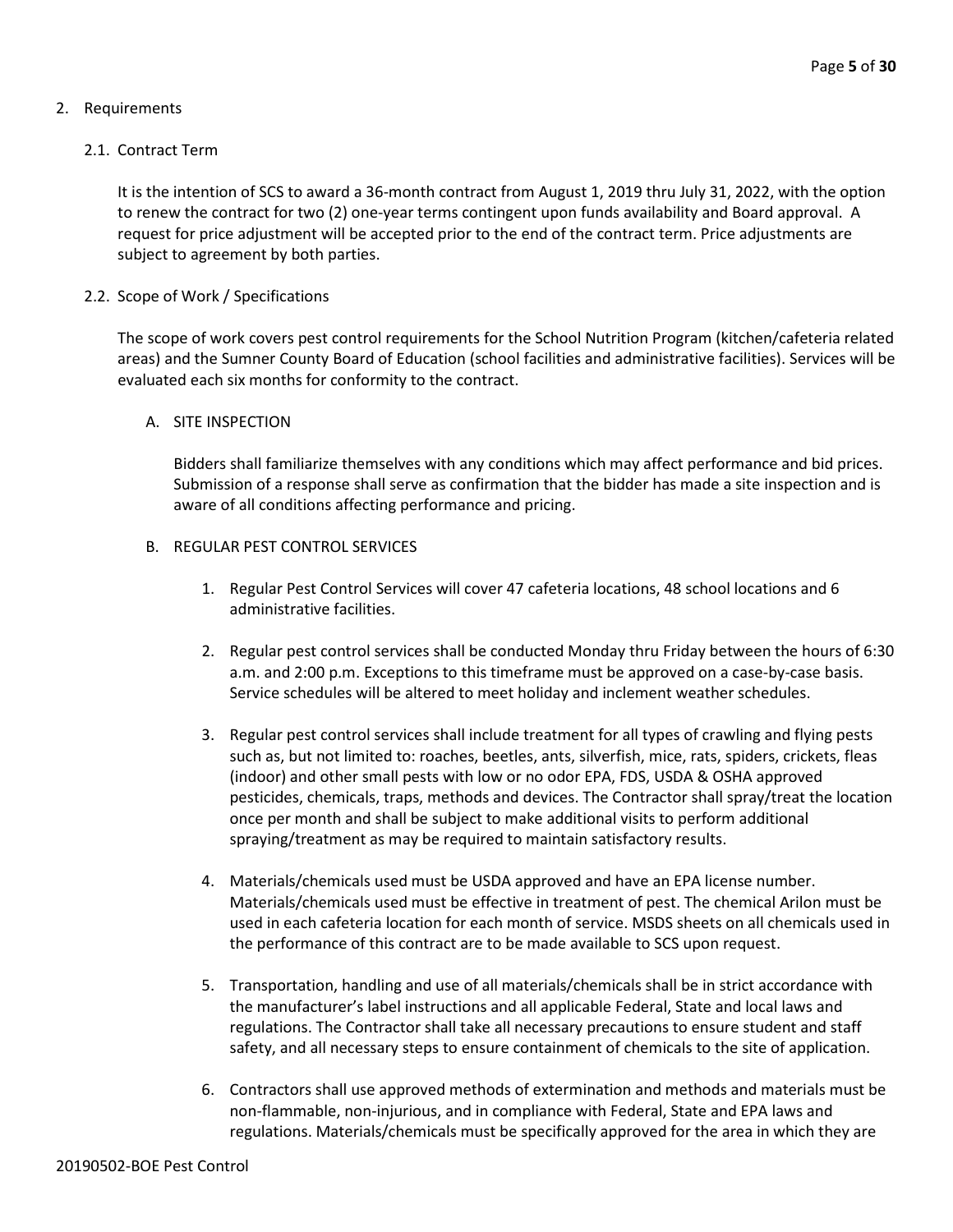used. All baits for rodents and other pests shall be in receptacles so that children cannot come in contact with the materials/chemicals.

7. Contractor shall maintain a log book at each location. Each cafeteria location, school location and administration location must be provided a log book to report issues. The Contractor shall review the log book for issues and treat accordingly. The Contractor must leave a service form in the log book with notes on actions taken.

#### C. ADDITIONAL PEST CONTROL SERVICES

The Contractor shall include pricing to provide additional pest control services on an as-needed basis when notified by SCSs designated representatives. Inspections shall be completed at no charge to SCS.

- 1. Bed Bugs
	- Service shall include inspection of room(s) where infestation is suspected including all areas inside the room such as storage areas, back-packs, lockers, rugs, carpets, school supplied materials (desks, books, etc.) and any other area where activity might occur.
	- Treatment of a room where positive identification of activity or indicators is to occur only after approval from a designated SCS representative.
	- The room is to be closed off for 48-hours after treatment.
	- Re-inspection of the treated room(s) is to occur ten (10) days after treatment.
	- All infested areas are to the treated with both an approved residual and contact chemical in strict accordance with the manufacturer's label instructions.

#### 2. Termites

- Service shall include inspection of room(s) where infestation is suspected.
- If the inspection is positive for subterranean termites, the treatment area is to be ten (10) linear feet in each direction from the identified epicenter of the infestation, on both interior and exterior walls as well as any adjoining interior walls.
- Termidor SC liquid or foam is an acceptable product for treatment. No substitute product may be used unless approved by a designated SCS representative.
- The Contractor shall provide a 30-day Retreat Guarantee with re-treatment at the Contractor's expense if the infested area is not controlled.
- All treatments shall comply with all Federal, State and local laws and regulations for the safe treatment of subterranean termites in an educational facility for K-12 students.
- 3. Brown Recluse and Black Widow Spiders
	- Service shall include inspection and monitoring of the room(s) and/or areas identified by SCS where infestation is suspected. Monitors are to be re-inspected after five (5) calendar days and the results reported to the designated SCS representative.
	- If the monitor contains more than five (5) species or ten (10) per room with multiple monitors, treatment will be considered.
	- Treatment shall consist of dusting and continued monitoring of the area. Products used are to be EPA approved for safe use in an educational facility for K-12 students consistent with product labeling and MSDA sheets.
	- The Contractor shall provide a 30-day guarantee with re-treatment at the Contractor's expense if the spiders are not controlled in the treatment area(s).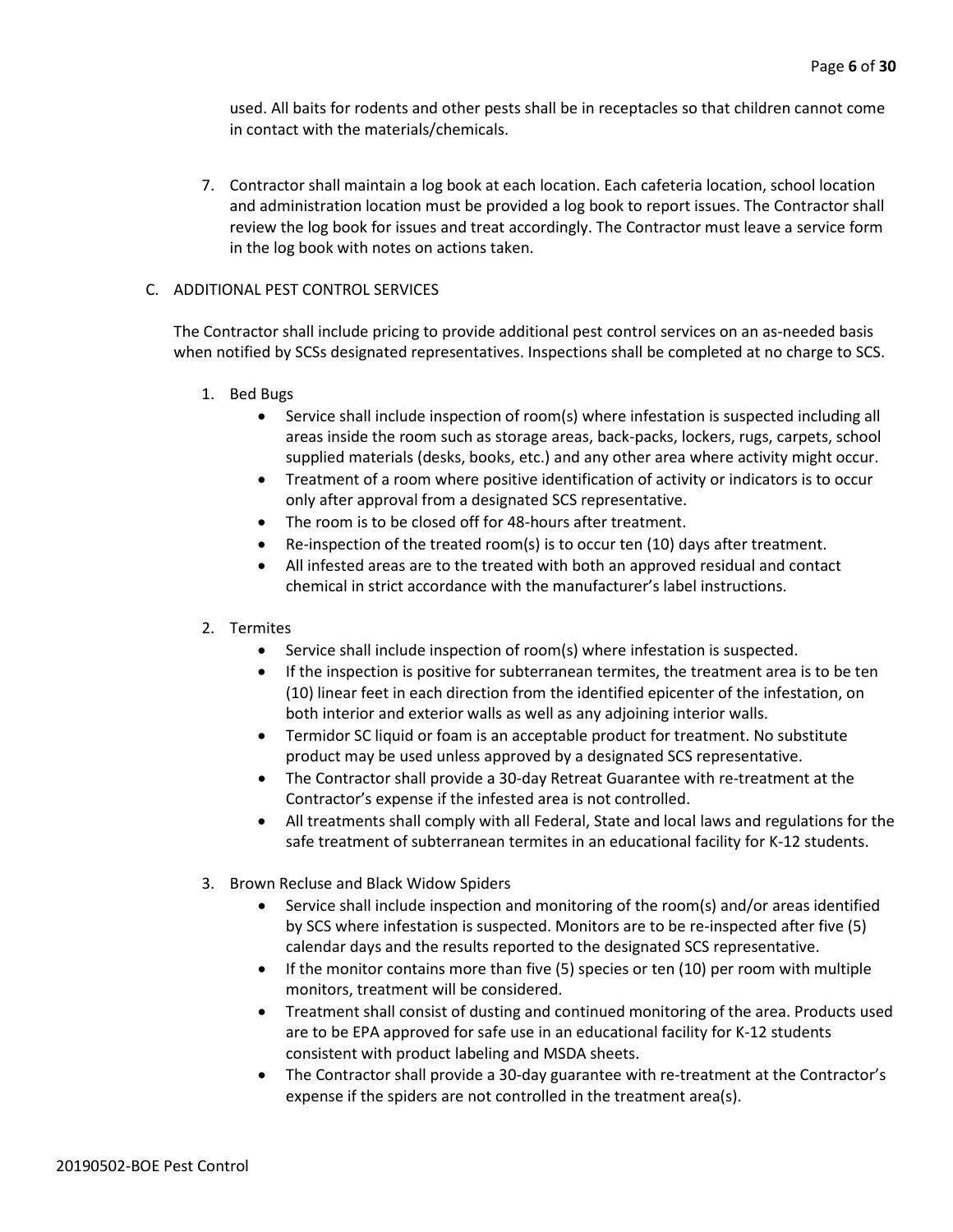#### D. SERVICE TECHNICIANS

- 1. The service technician must be certified for a minimum period of two years. Proof must be provided (i.e. certification card issued by the Agriculture Department).
- 2. The service technician must enter and exit any location thru the front office. School/cafeteria locations require that any individual entering the premises check-in and check-out utilizing the LobbyGuard Visitor Management System. A State issued photo identification will be required.
- 3. The service technician must wear a uniform and I.D. Badge with a picture on school premises. The name on the I.D. Badge must correspond with the certification card.
- 4. The service technician will report to the School Nutrition Manager (cafeteria area only) and school administration (remaining school area) and review the log book. When service is complete, the service technician will submit a service form for signature to the School Nutrition Manager (for services completed in the cafeteria area only) and to school administration (for services completed in the remaining school area). A copy of the form must be given to the School Nutrition Manager and school administration. The service form must include: location, date and time, specific problems areas and treatment performed.

#### E. BID PRICES

Bid prices must remain firm throughout the contract period.

- F. INVOICE
	- 1. The contract amount will be paid in 36 equal installments. Any additional services shall be invoiced separately by location.
	- 2. Separate invoices will be issued to the Board of Education and to the School Nutrition Program on a monthly basis.
	- 3. A copy of the service form must be included with the invoice.
	- 4. Invoices are to be submitted no later than the  $3^{rd}$  of the month following the service.
	- 5. The Sumner County Board of Education is a tax-exempt organization.
	- 6. Invoices shall be submitted as follows:

| Cafeteria/Kitchen Areas                         | Sumner County Board of Education<br><b>School Nutrition Program</b><br>695 East Main Street<br>Gallatin, TN 37066               |
|-------------------------------------------------|---------------------------------------------------------------------------------------------------------------------------------|
| School Facilities and Administrative Facilities | Sumner County Board of Education<br><b>Operations Department</b><br>Attn: Jaime York<br>1500 Airport Road<br>Gallatin, TN 37066 |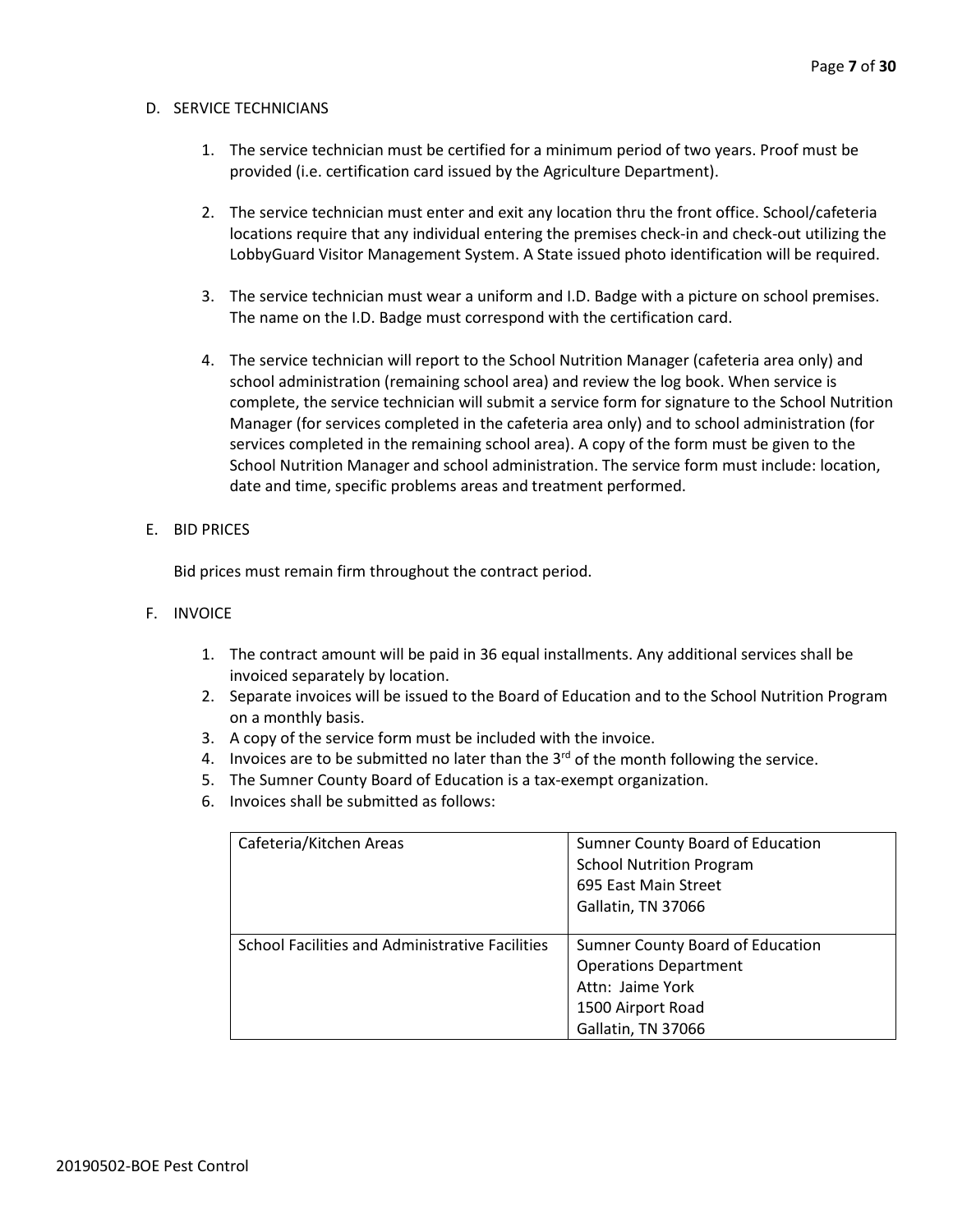#### G. CODE OF CONDUCT

The following conduct will be expected of all persons who are engaged in the awarding and administration of contracts supported by School Fund and Nutrition Programs Funds.

- 1. No employee, officer or agent of named School Food Authorities shall participate in the selection or in the award or administration of a contract supported by program funds if a conflict of interest, real or apparent, would be involved.
- 2. Conflicts of interest arise when one of the following has a financial or other interest in the firm selected for the award:
	- The employee, officer or agent
	- Any member of the immediate family
	- His or her partner
	- An Organization which employs or is about to employ one of the above
- 3. The School Nutrition Program employees, officers or agents shall neither solicit nor accept gratuities, favors or anything of monetary value from contractors, potential contractors or parties of sub-agreements.
- 4. Penalties for violation of the Code of Conduct of names School Nutrition Program should be:
	- Reprimanded by Board of Education
	- Dismissal by Board of Education
	- Any legal action necessary

#### H. REGULATION COMPLIANCE

- All contracts awarded in excess of \$10,000 by grantees and their contractors or sub-grantees shall comply with Executive Order 11246, entitles "Equal Employment Opportunity," as amended by Executive Order 11375 and supplemented by the Department of Labor regulations (41CFP, Part 60).
- All contracts over \$100,000 will require compliance with the Clean Air Act issued under Section 306, Section 508 of the Clean Water Act, Executive Order 11738 and Environmental Protection Agency regulation.
- Bidders must comply with mandatory standards and policies related to energy efficiency which are contained in the State Energy Plan issued in compliance with Energy Policy and Conservation Act (PL 94-163, 89 Stat. 871).
- A Certificate of Lobbying must be signed for all contracts over \$100,000.
- A Certificate of Debarment/Suspension must be signed for all contracts over \$25,000.
- Bidders must comply with the "Buy American" provision as outlined in Policy Memorandum 210,21-14.
- All property or services furnished must comply with all applicable Federal, State and Local laws, codes and regulations.
- I. RECORDS

The Contractor is required to retain all books, records and other documents relative to this contract for three (3) years after final payment and all other pending matters are closed. Contractors must agree that the School Food Authority, the State Agency, the United States Department of Agriculture or Comptroller General may have full access to any books, documents, papers and records of the Contractor which are directly pertinent to all negotiated contracts. If an investigation or audit is in progress, records shall be maintained until stated matter is closed.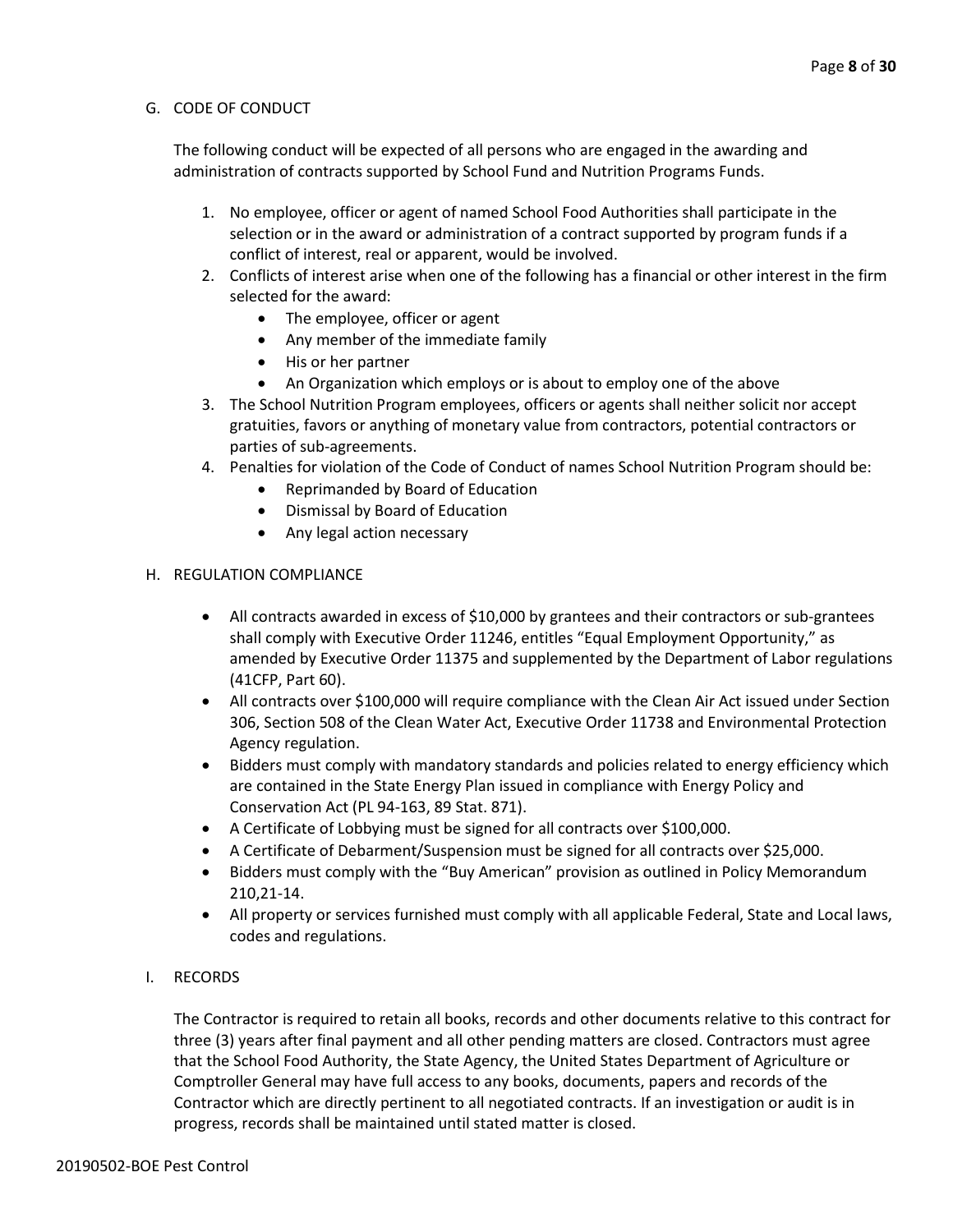#### J. LOCATIONS

|                                  |                                                 |                    | SCHOOL/            |
|----------------------------------|-------------------------------------------------|--------------------|--------------------|
| <b>LOCATION</b>                  | <b>ADDRESS</b>                                  | <b>CAFETERIA</b>   | ADMINISTRATIVE     |
| <b>Beech Elementary</b>          | 3120 Long Hollow Pike, Hendersonville, TN 37075 | X                  | X                  |
| Beech High                       | 3126 Long Hollow Pike, Hendersonville, TN 37075 | X                  | $\pmb{\mathsf{X}}$ |
| Beech High Annex                 | 3126 Long Hollow Pike, Hendersonville, TN 37075 |                    | $\pmb{\mathsf{X}}$ |
| <b>Gene Brown Elementary</b>     | 115 Gail Drive, Hendersonville, TN 37075        | Χ                  | $\pmb{\mathsf{X}}$ |
| George Whitten Elementary        | 140 Scotch Street, Hendersonville, TN 37075     | Χ                  | $\pmb{\mathsf{X}}$ |
| Hendersonville High              | 123 Cherokee Road, Hendersonville, TN 37075     | Χ                  | $\pmb{\mathsf{X}}$ |
| Indian Lake Elementary           | 505 Indian Lake Road, Hendersonville, TN 37075  | Χ                  | Χ                  |
| Jack Anderson Elementary         | 250 Shutes Lane, Hendersonville, TN 37075       | Χ                  | $\pmb{\mathsf{X}}$ |
| Knox Doss Middle @ Drakes Creek  | 1338 Drakes Creek Rd, Hendersonville, TN 37075  | Χ                  | $\pmb{\mathsf{X}}$ |
| Lakeside Park Elementary         | 204 Dolphus Drive, Hendersonville, TN 37075     | Χ                  | $\pmb{\mathsf{X}}$ |
| Merrol Hyde Magnet School        | 128 Township Drive, Hendersonville, TN 37075    | X                  | $\pmb{\mathsf{X}}$ |
| Nannie Berry Elementary          | 138 Indian Lake Road, Hendersonville, TN 37075  | Χ                  | $\pmb{\mathsf{X}}$ |
| Robert Ellis Middle              | 100 Indian Lake Road, Hendersonville, TN 37075  | Χ                  | $\pmb{\mathsf{X}}$ |
| T.W. Hunter Middle               | 2101 New Hope Road, Hendersonville, TN 37075    | Χ                  | $\pmb{\mathsf{X}}$ |
| V.G. Hawkins Middle              | 487-A Walton Ferry Rd, Hendersonville, TN 37075 | $\pmb{\mathsf{X}}$ | $\pmb{\mathsf{X}}$ |
| <b>Walton Ferry Elementary</b>   | 732 Walton Ferry Rd, Hendersonville, TN 37075   | Χ                  | $\pmb{\mathsf{X}}$ |
| <b>William Burrus Elementary</b> | 1336 Drakes Creek Rd, Hendersonville, TN 37075  | Χ                  | $\pmb{\mathsf{X}}$ |
| <b>Madison Creek Elementary</b>  | 1040 Madison Creek Rd, Goodlettsville, TN 37072 | $\pmb{\mathsf{X}}$ | $\pmb{\mathsf{X}}$ |
| Millersville Elementary          | 1248 Louisville Hwy, Goodlettsville, TN 37072   | Χ                  | $\pmb{\mathsf{X}}$ |
| <b>Benny Bills Elementary</b>    | 1030 Union School Rd, Gallatin, TN 37066        | Χ                  | $\pmb{\mathsf{X}}$ |
| Gallatin High                    | 700 Dan P Herron Drive, Gallatin, TN 37066      | Χ                  | $\pmb{\mathsf{X}}$ |
| <b>Guild Elementary</b>          | 1018 South Water Street, Gallatin, TN 37066     | X                  | $\pmb{\mathsf{X}}$ |
| <b>Howard Elementary</b>         | 805 Long Hollow Pike, Gallatin, TN 37066        | $\pmb{\mathsf{X}}$ | $\pmb{\mathsf{X}}$ |
| R.T. Fisher Alternative          | 455 North Boyers Street, Gallatin, TN 37066     | Χ                  | Χ                  |
| <b>Rucker Stewart Middle</b>     | 350 Hancock Street, Gallatin, TN 37066          | Χ                  | $\pmb{\mathsf{X}}$ |
| <b>Shafer Middle</b>             | 240 Albert Gallatin Blvd, Gallatin, TN 37066    | Χ                  | $\pmb{\mathsf{X}}$ |
| <b>Station Camp Elementary</b>   | 1020 Bison Trail, Gallatin, TN 37066            | $\pmb{\mathsf{X}}$ | $\pmb{\mathsf{X}}$ |
| <b>Station Camp Middle</b>       | 281 Big Station Camp Blvd, Gallatin, TN 37066   | Χ                  | $\pmb{\mathsf{X}}$ |
| <b>Station Camp High</b>         | 1040 Bison Trail, Gallatin, TN 37066            | X                  | $\pmb{\mathsf{X}}$ |
| <b>Union Elementary</b>          | 516 Carson Street, Gallatin, TN 37066           | Χ                  | $\pmb{\mathsf{X}}$ |
| Vena Stuart Elementary           | 780 Hart Street, Gallatin, TN 37066             | X                  | X                  |
| <b>Bethpage Elementary</b>       | 420 Old Highway 31E, Bethpage, TN 37022         | Χ                  | X                  |
| North Sumner Elementary          | 1485 North Sumner Road, Bethpage, TN 37022      | Χ                  | X                  |
| <b>Westmoreland Elementary</b>   | 4178 Hawkins Drive, Westmoreland, TN 37186      | X                  | X                  |
| <b>Westmoreland Middle</b>       | 4128 Hawkins Drive, Westmoreland, TN 37186      | X                  | Χ                  |
| <b>Westmoreland High</b>         | 4300 Hawkins Drive, Westmoreland, TN 37186      | Χ                  | $\pmb{\mathsf{X}}$ |
| Clyde Riggs Elementary           | 211 Fountain Head Road, Portland, TN 37148      | Χ                  | X                  |
| J.W. Wiseman Elementary          | 922 South Broadway, Portland, TN 37148          | Χ                  | X                  |
| Portland Gateview Elementary     | 1098 Gateview Drive, Portland, TN 37148         | Χ                  | $\pmb{\mathsf{X}}$ |
| <b>Portland East Middle</b>      | 604 South Broadway, Portland, TN 37148          | Χ                  | X                  |
| <b>Portland West Middle</b>      | 110 Nolan Private Drive, Portland, TN 37148     | Χ                  | X                  |
| Portland High                    | 600 College Street, Portland, TN 37148          | X                  | X                  |
| <b>Watt Hardison Elementary</b>  | 300 Gibson Street, Portland, TN 37148           | Χ                  | X                  |
| <b>Oakmont Elementary</b>        | 3323 Highway 76, Cottontown, TN 37048           | X                  | X                  |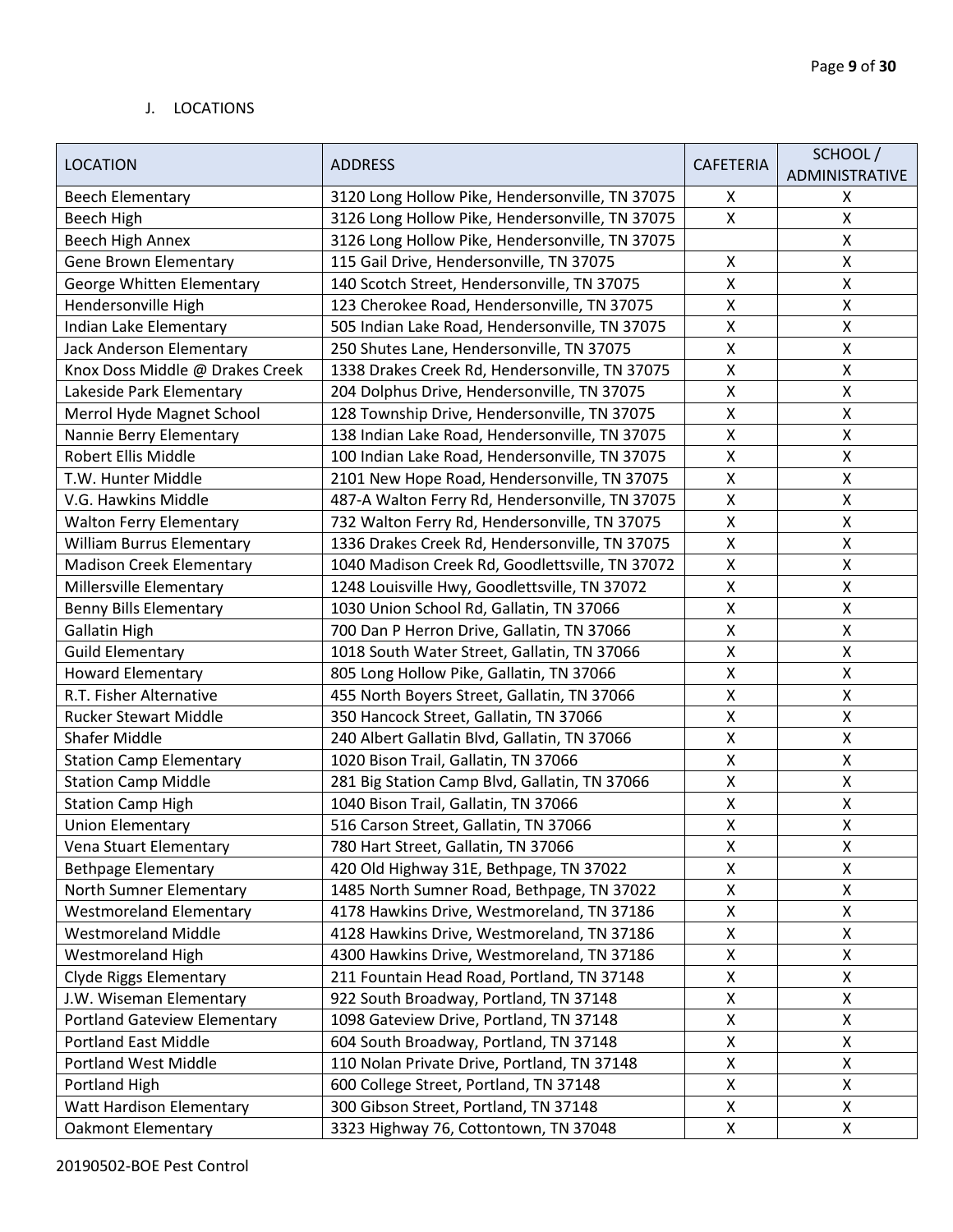| H.B. Williams Elementary           | 115 S Palmers Chapel Rd, White House, TN 37188 |   |  |
|------------------------------------|------------------------------------------------|---|--|
| White House Middle                 | 2020 Highway 31W, White House, TN 37188        | χ |  |
| White House High                   | 508 Tyree Springs Rd, White House, TN 37188    | x |  |
| White House High Annex             | 111 Meadow Road, White House, TN 37188         | х |  |
| <b>Central Office Building</b>     | 695 East Main Street, Gallatin, TN 37066       |   |  |
| E.B. Wilson Building               | 695 East Main Street, Gallatin, TN 37066       |   |  |
| <b>Hawkins Building</b>            | 695 East Main Street, Gallatin, TN 37066       |   |  |
| Teacher Center                     | 695 East Main Street, Gallatin, TN 37066       |   |  |
| Riggsbee Support Services Building | 1500 Airport Road, Gallatin, TN 37066          |   |  |
| <b>Material Center</b>             | 1500 Airport Road, Gallatin, TN 37066          |   |  |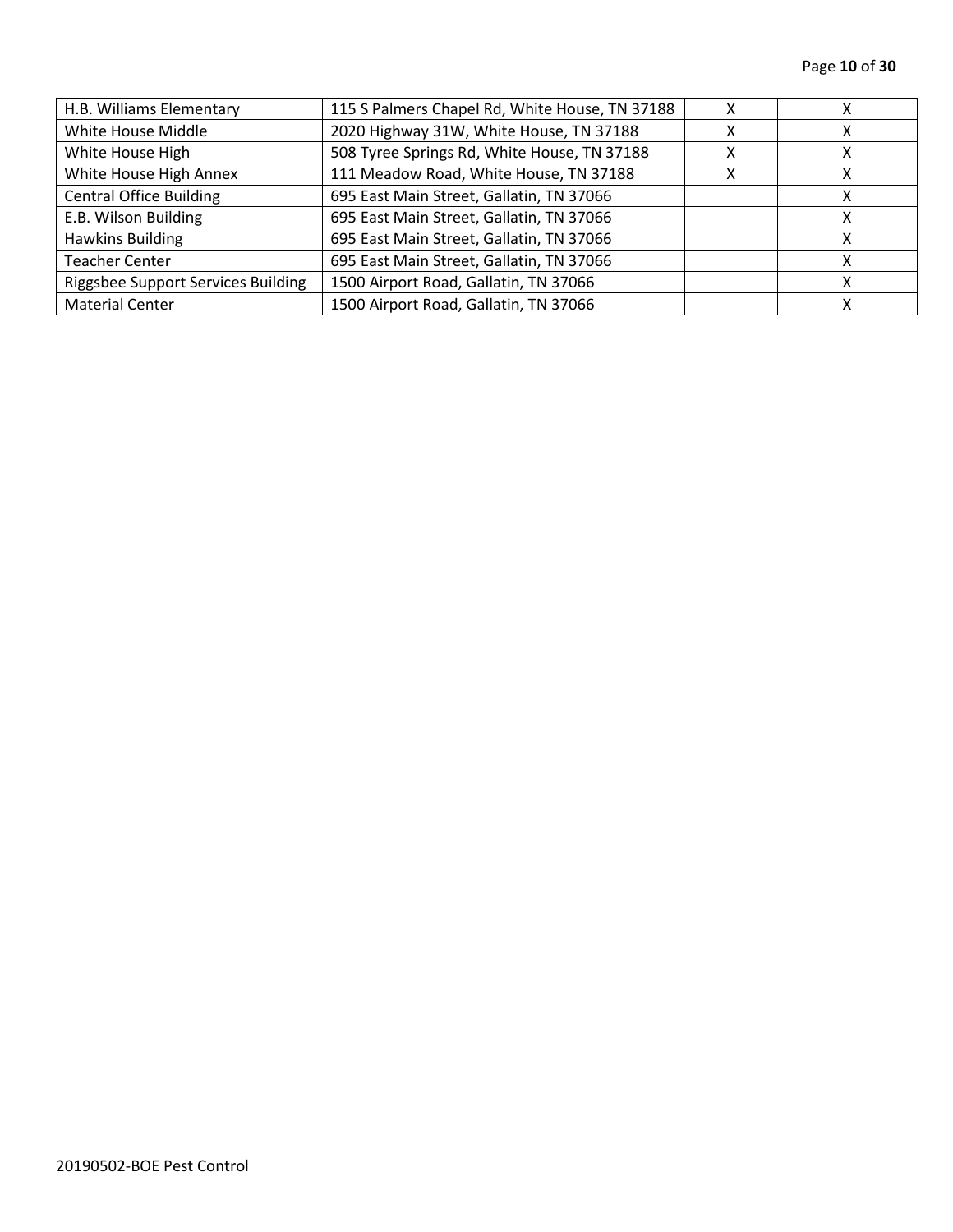In accordance with Federal civil rights law and U.S. Department of Agriculture (USDA) civil rights regulations and policies, the USDA, its Agencies, offices, and employees, and institutions participating in or administering USDA programs are prohibited from discriminating based on race, color, national origin, sex, disability, age, or reprisal or retaliation for prior civil rights activity in any program or activity conducted or funded by USDA.

Persons with disabilities who require alternative means of communication for program information (e.g. Braille, large print, audiotape, American Sign Language, etc.), should contact the Agency (State or local) where they applied for benefits. Individuals who are deaf, hard of hearing or have speech disabilities may contact USDA through the Federal Relay Service at (800) 877-8339. Additionally, program information may be made available in languages other than English.

To file a program compliant of discrimination, complete the USDA Program Discrimination Compliant Form, (AD-3027) found online at: [http://www.ascr.usda.gov/complaint filing cust.html,](http://www.ascr.usda.gov/complaint%20filing%20cust.html) and at any USDA office, or write a letter addressed to USDA and provide in the letter all of the information requested in the form. To request a copy of the complaint form, call (866) 632-9992. Submit your completed form or letter to USDA by:

(1) mail: U.S. Department of Agriculture Office of the Assistant Secretary for Civil Rights 1400 Independence Avenue, SW Washington. D.C. 20250-9410; (2) fax: (202) 6907442; or (3) email: [program.intake@usda.gov.](mailto:program.intake@usda.gov)

This institution is an equal opportunity provider.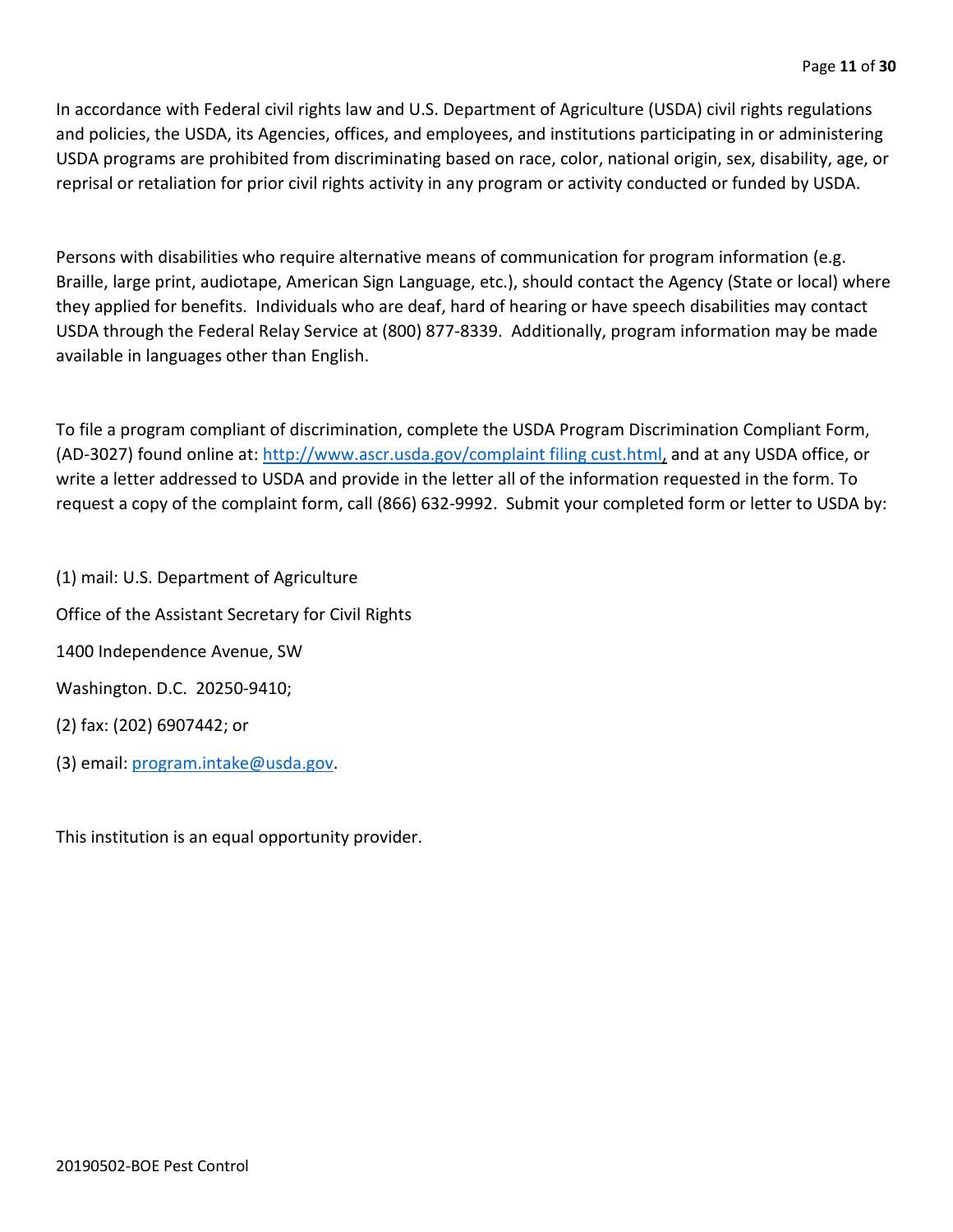- 3. Source Selection and Contract Award
	- Award(s), if made, will be made to the Responsive and Responsible proposer(s) whose proposal is most advantageous to SCS, taking into consideration price and the other evaluation criteria set forth in the RFP.
		- o General Criteria to be determined "Responsive"
			- Does the proposal include all required information, included completed attachment forms and affidavits?
			- Was the proposal delivered on or before the stated deadline? Did it include the required number of copies (hard & electronic)?
		- o General Criteria to be determined "Responsible"
			- Does the Proposer demonstrate an understanding of SCSs needs and proposed approach to the project?
			- **Does the Proposer possess the ability, capacity, skill and financial resources to provide the** service?
			- Can the Proposer take upon itself the responsibilities set forth in the RFP and produce the required outcomes in a timely fashion?
			- **Does the Proposer have the character, integrity, reputation, judgement, experience and** efficiency required for the project?
	- SCS reserves the right to enter into discussions with Proposers which have submitted proposals determined to be reasonably like of being considered for selection to assure a full understanding of and responsiveness to the RFP requirements. Every effort shall be afforded to assure fair and equal treatment with respect to the opportunity for discussion and/or revision of their respective proposals. Revisions may be permitted after the submission and prior to the award for the purpose of obtaining the best offers.
	- SCS reserves the right to negotiate price and contract terms and conditions with the most qualified proposer(s) to provide the requested service. If a mutually beneficial agreement with the lowest responsive and responsible Proposer is not reached, SCS reserves the right to enter into contract negotiations with the next lowest Proposer and continue this process until an agreement is reached.
	- Upon mutual agreement by both parties, SCS shall grant the right to extend the terms, conditions and prices of contract(s) awarded from this RFP to other Institutions (such as State, Local and/or Public Agencies) who express an interest in participating in any contract that results from this RFP. Each of the "piggyback" Institutions will issue their own purchasing documents for purchase of the goods/services. Proposer agrees that SCS shall bear no responsibility or liability for any agreements between Proposer and the other Institution(s) who desire to exercise this option.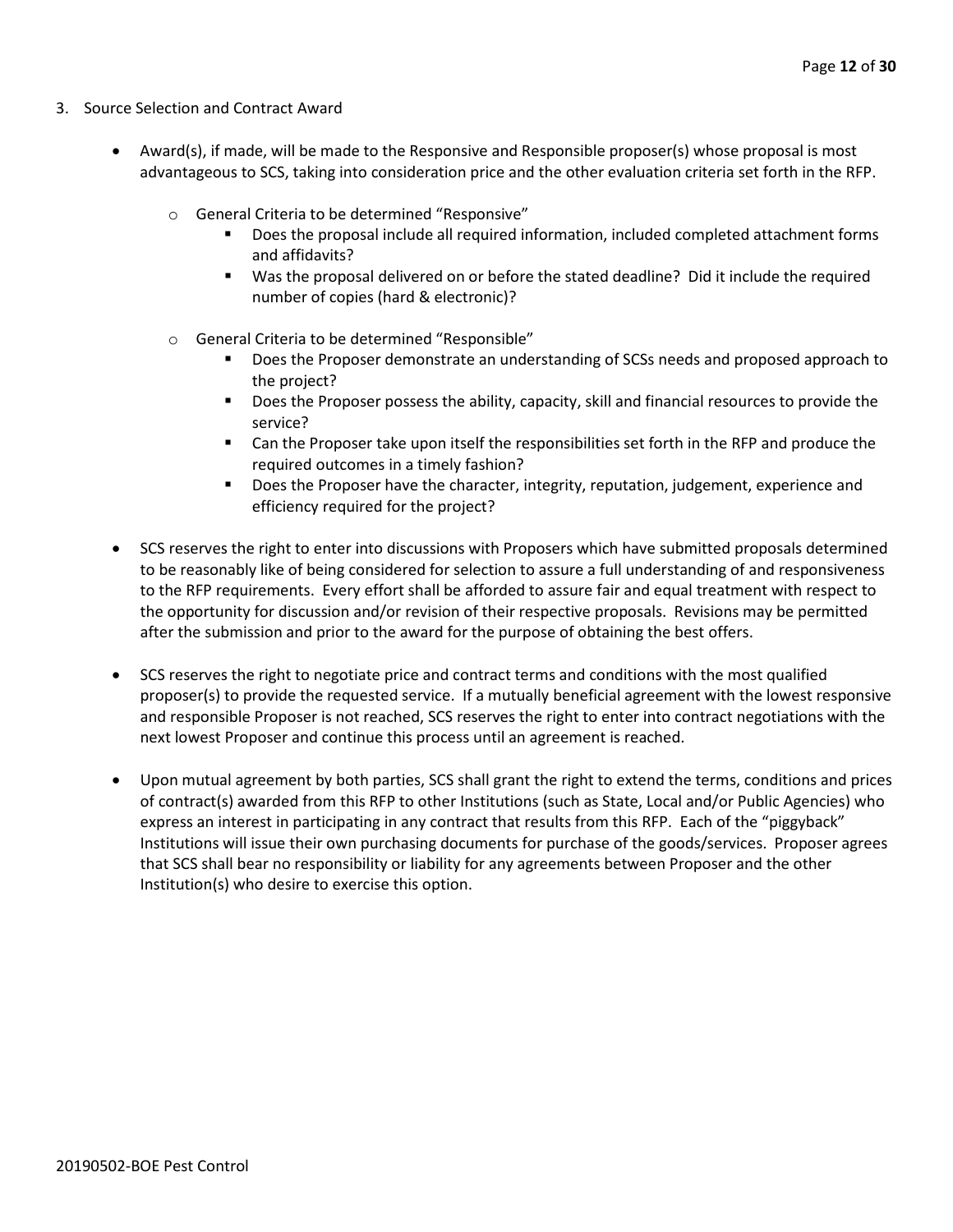4. Schedule of Events

| <b>RFP Issued</b>              | April 11, 2019                      |
|--------------------------------|-------------------------------------|
| <b>Questions DEADLINE</b>      | April 25, 2019                      |
| <b>RFP Submission DEADLINE</b> | May 2, 2019 @ 10:00 a.m. Local Time |

#### 5. Instructions for Proposal

#### 5.1. Required Forms

- Proposer must complete and submit the Attachments in Section 6. Attachments may be omitted depending on the RFP requirements. Refer to the Table of Contents for omitted Attachments.
- Evidence of a valid State of Tennessee Business License and/or Sumner County Business License.
- For all vendors with annual purchases in excess of \$50,000; a Sumner County Business License must be on file with the SCS Finance Department. Evidence of the license must be provided within ten (10) working days following notification of award; otherwise, SCS may rescind its acceptance of the Proposer's proposal.
- Copy of State of Tennessee License (if applicable) in respective field.
- If applicable, the Proposer must include a copy of the contract(s) the Proposer will submit to be signed.

#### 5.2. New Vendors

- To comply with Internal Revenue Service requirements, all vendors who perform any type of service are required to have a current IRS Form W-9 on file with the SCS Finance Department. It is a mandatory requirement to complete the IRS Form W-9 (Attachment 6.9) included in this RFP.
- To comply with the Tennessee Lawful Employment Act (50-1-702 and 50-1-703), non-employees (individuals paid directly by the employer in exchange for the individual's labor or services) must have on file one (1) of the following documents:
	- o A valid Tennessee driver's license or photo identification;
	- $\circ$  A valid driver's license or photo identification from another state where the license requirements are at least as strict as those in Tennessee;
	- o A birth certificate issued by a U.S. state, jurisdiction or territory;
	- o A U.S. government issued certified birth certificate;
	- o A valid, unexpired U.S. passport;
	- o A U.S. certificate of birth abroad (DS-1350 or FS-545)
	- o A report of birth abroad of a U.S. citizen (FS-240);
	- o A certificate of citizenship (N560 or N561);
	- o A certificate of naturalization (N550, N570 or N578);
	- o A U.S citizen identification card (I-197 or I-179); or
	- o Valid alien registration documentation or other proof of current immigration registration recognized by the United States Department of Homeland Security that contains the individual's complete legal name and current alien admission number or alien file number (or numbers if the individual has more than one number).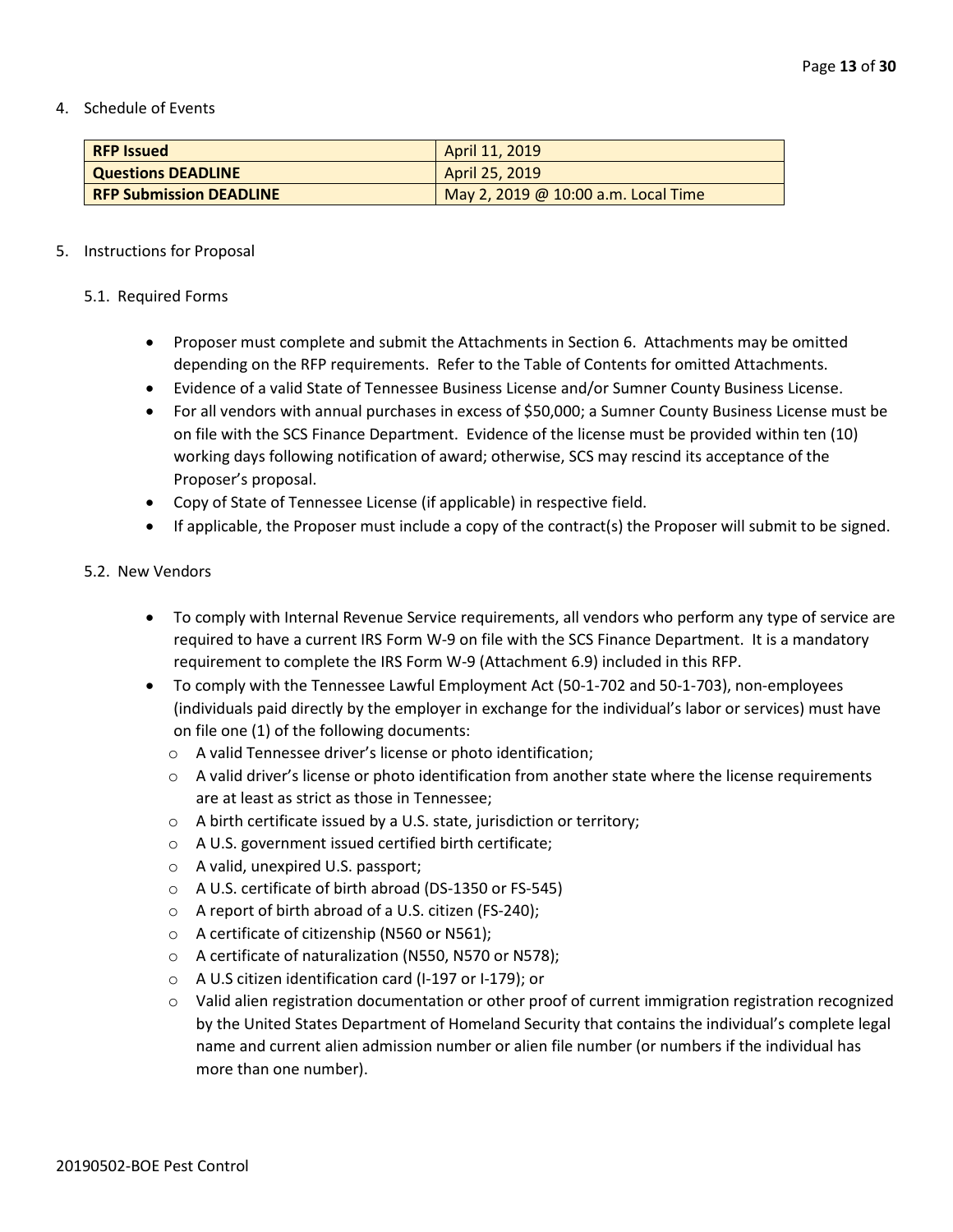5.3. Acknowledgement of Insurance Requirements

By submitting a proposal, Proposer acknowledges that it has read and understands the insurance requirements for the proposal. The Proposer who may have employees, contractors, subcontractors or agents working on SCS properties shall carry current certificates for general and professional liability insurance and for workers' compensation as indicated below. The owner or Principal of each Proposer must also be insured by workers' compensation if they perform any of the services on SCS properties. There will be no exceptions to the insurance requirement. Proposer also understands that the evidence of required insurance must be submitted within fifteen (15) working days following notification of its offer being accepted; otherwise, SCS may rescind its acceptance of the Proposers proposal.

• **General Liability**

| General Aggregate      | \$2,000,000 |
|------------------------|-------------|
| <b>Each Occurrence</b> | \$1,000,000 |

## • **Workers Compensation**

| <b>Workers Compensation</b> | <b>Tennessee Statutory Limits</b> |
|-----------------------------|-----------------------------------|
| <b>Employer's Liability</b> | \$500,000                         |

5.4. Clarification and Interpretation of RFP

The words "must" and "shall" in the RFP indicate mandatory requirements. Taking exception to any mandatory requirement shall be considered grounds for rejection. There are other requirements that SCS considers important but not mandatory. It is important to respond in a concise manner to each section and submit an itemized list of all exceptions.

5.5. Proposal Package

The package containing the proposal must be sealed and clearly marked on the outside of the package:

#### **"20190502-BOE Pest Control" DO NOT OPEN**

All sealed proposals packages must include all of the following. Any sealed proposals are subject to rejection as non-conforming if any applicable item is not included.

- One (1) Complete Original
- Two (2) additional copies of the Original
- One (1) electronic format (CD/USB Drive)
- Original Signature on Original Proposal. NO copied or digital signatures.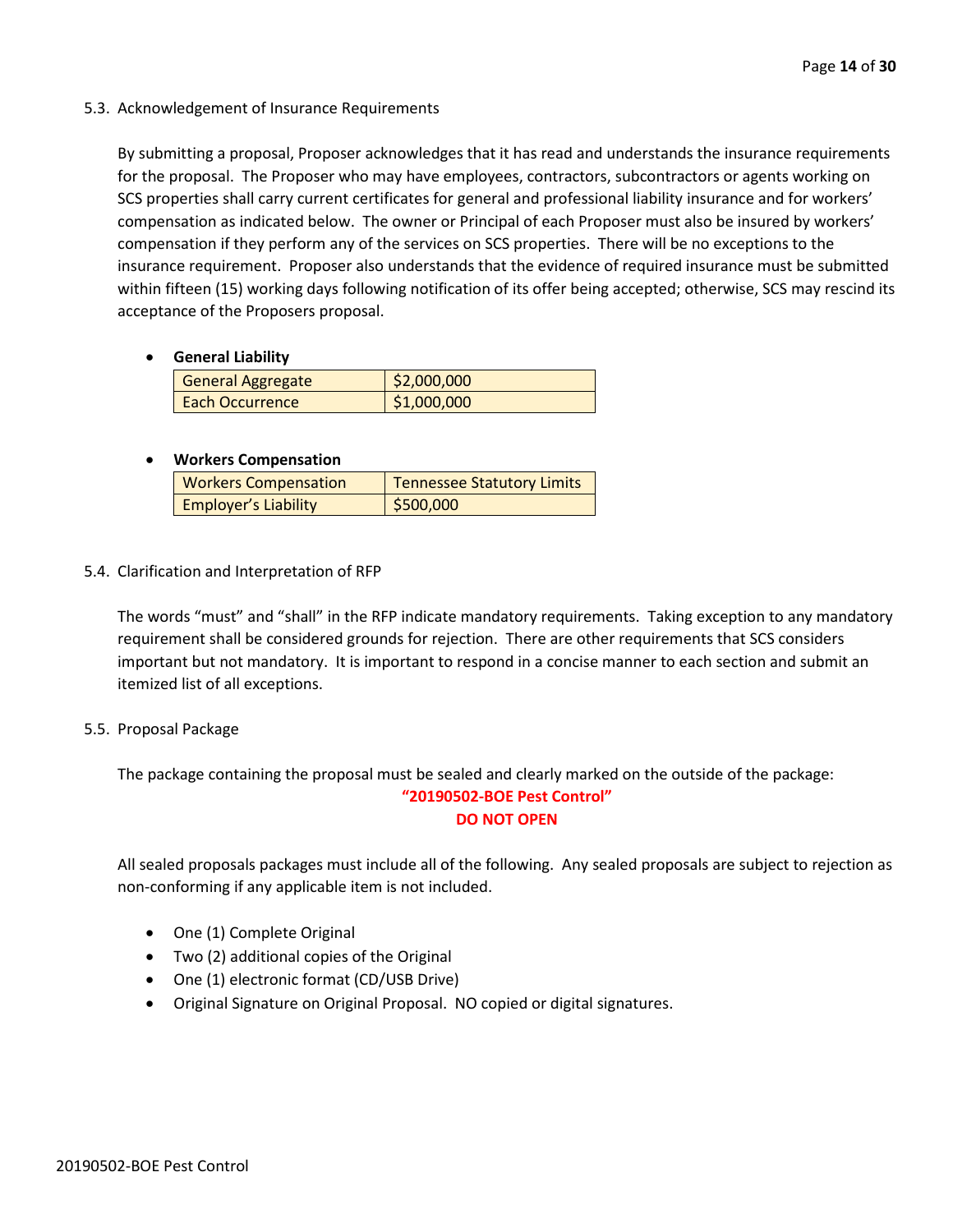The outside of the proposal package must be labeled as follows (if applicable):

- 1. Name of Company and Principal Owner, Business License Number, Expiration Date and License Classification.
- 2. In addition to Item 1, the same is applicable to masonry contractors if the work performed is > \$100,000.
- 3. In addition to Item 1, the same is applicable to HVAC, electrical, plumbing or A/C contractors if the work performed is > \$25,000.
- 4. In addition to Item 1, the same is applicable plus the Department of Environment & Conservation License Number and Classification, applicable to geothermal contractors if the work performed is > \$25,000.
- 5. If the prime contractor performs the masonry portion of the project or any of the above listed contractor skill sets and the work performed is > \$100,000; it must be so designated.
- 6. Only one (1) contractor in each classification listed shall be written on the bid envelope.
- 5.6. Delivery of Proposals

Sealed proposals will be accepted until **May 2, 2019 @ 10:00 a.m. Local Time**. Proposals received after that time will be deemed invalid. Vendors mailing proposal packages must allow sufficient time to ensure receipt of their package by the time specified. SCS shall not accept proposals via electronic transmission such as email, fax, etc. There will be no exceptions. Proposals will be opened and read aloud. The reading of the bids will begin at **10:00 a.m. Local Time**.

Due to the nature of deliveries to the SCS Support Services Facility by carriers such as UPS, FedEx and such like; the proposal package will be accepted if the date and time on the delivery confirmation are indicated to be on or before the Proposal Deadline.

| Delivery Address: | Sumner County Board of Education |
|-------------------|----------------------------------|
|                   | Attn: Purchasing Supervisor      |
|                   | 1500 Airport Road                |
|                   | Gallatin, TN 37066               |

#### 5.7. Evaluation of Proposals

The SCS Purchasing Supervisor will first examine the proposals to reject those that are clearly non-responsive to the stated requirements. Proposers who are determined to be non-responsive and/or non-responsible will be notified of this determination.

The evaluation process will include the following factors:

- Proposed Approach and Timeline
- Company Experience and Qualifications
	- o The nature and scope of the Proposers business.
	- o The number of years the Proposer has been licensed to do business.
	- o The number of years the Proposer has been providing the requested services.
	- o How many similarly sized or larger K-12 clients have you contract with?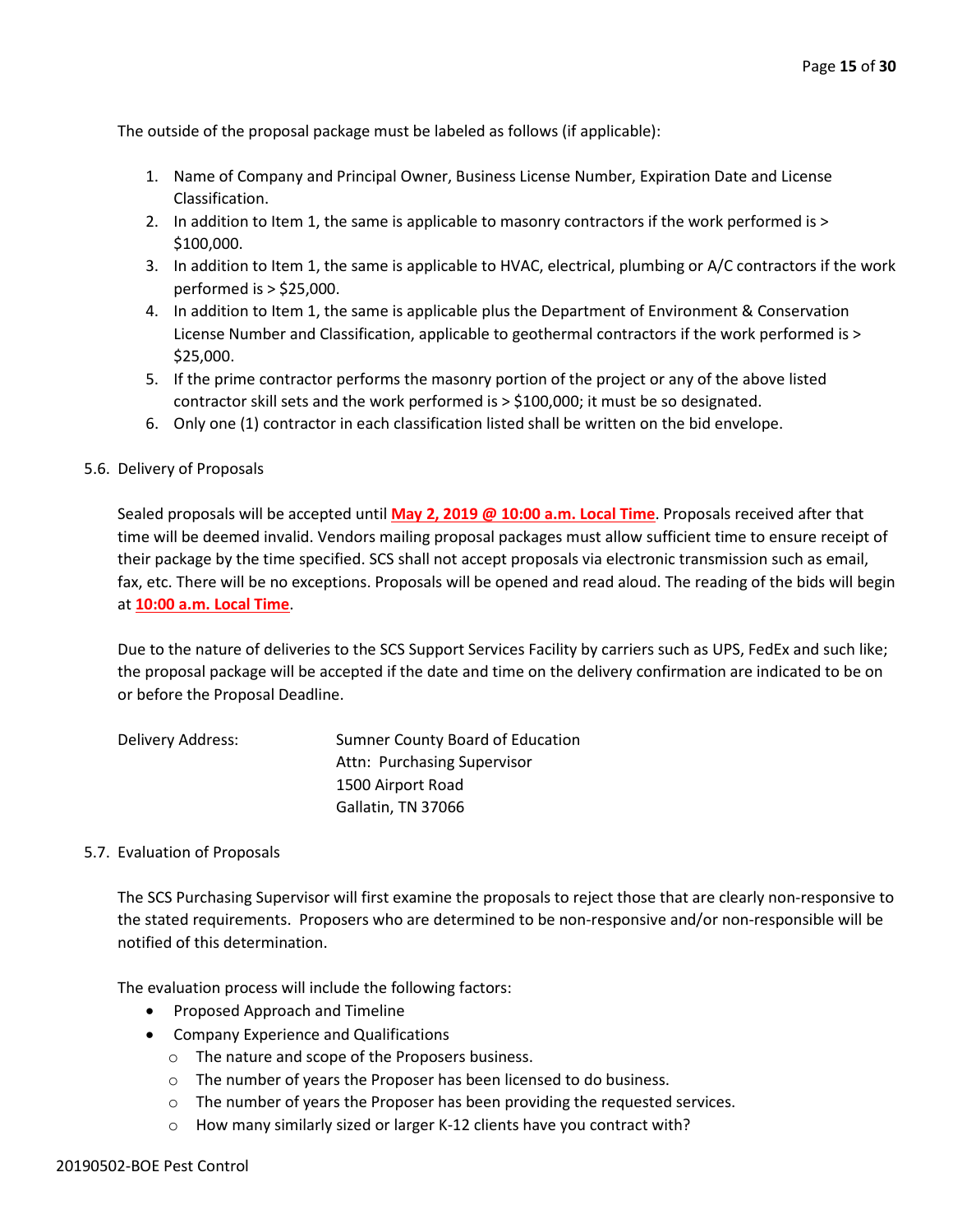- Compensation/Price Data
	- o Address all costs associated with performance of the contracted services.
- Past Performance and References
	- o Provided a minimum of three (3) client references for similar projects in size and scope successfully completed by Proposer within the last three (3) years. Attachment 6.3.
	- $\circ$  SCS may also consider other sources of pertinent past performance information, including the districts own experience with the Proposer.
- 5.8. Request for Clarification of Proposals

Requests for clarification of proposals shall be distributed by the Purchasing Supervisor in writing (or email).

#### 5.9. Protests

In the event that any interested party finds any part of the listed specifications, terms or conditions to be discrepant, incomplete or otherwise questionable in any respect; it shall be the responsibility of the concerned party to notify the SCS Purchasing Office of such matters immediately upon receipt of the RFP. All notifications must be sent to the Purchasing Supervisor via email at [purchasing@sumnerschools.org.](mailto:purchasing@sumnerschools.org)

Any actual or prospective Proposer who is aggrieved in connection with the RFP or award of a contract may protest to the Purchasing Supervisor and/or the Sumner County Board of Education at its regularly scheduled meeting.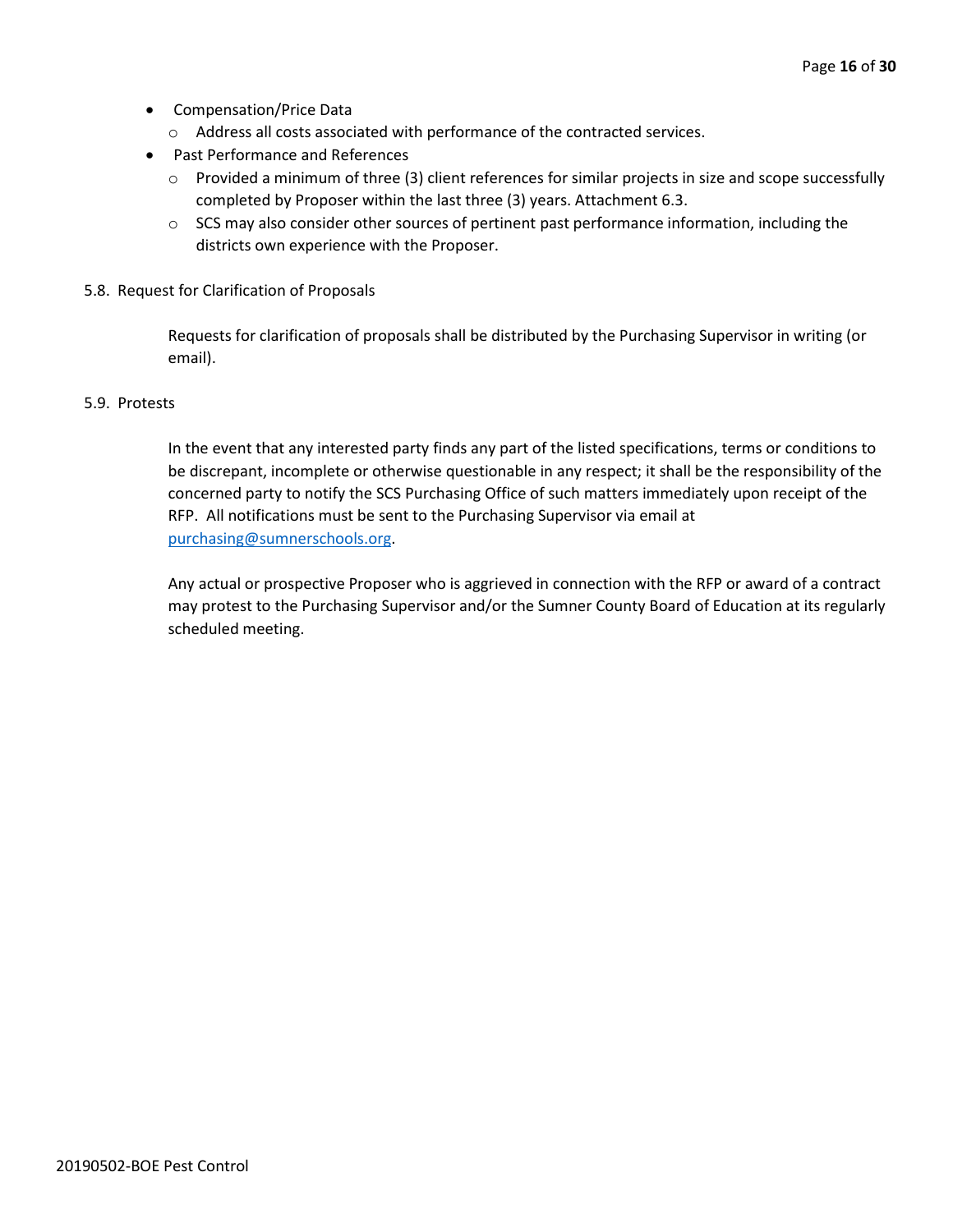#### **ATTACHMENT 6.1 - Contact Information**

| <b>Company Legal Name:</b>                                                                                            | <u> 1990 - Jan James James James James James James James James James James James James James James James James J</u>  |  |
|-----------------------------------------------------------------------------------------------------------------------|-----------------------------------------------------------------------------------------------------------------------|--|
| <b>Company Official Address:</b>                                                                                      |                                                                                                                       |  |
|                                                                                                                       |                                                                                                                       |  |
| Company Web Site (URL):                                                                                               | <u> 1989 - Johann John Stoff, deutscher Stoffen und der Stoffen und der Stoffen und der Stoffen und der Stoffen u</u> |  |
|                                                                                                                       |                                                                                                                       |  |
|                                                                                                                       |                                                                                                                       |  |
| Contact Person for project administration:                                                                            |                                                                                                                       |  |
|                                                                                                                       |                                                                                                                       |  |
|                                                                                                                       |                                                                                                                       |  |
| <u> 1990 - John Harry Harry Harry Harry Harry Harry Harry Harry Harry Harry Harry Harry Harry Harry Harry Harry H</u> |                                                                                                                       |  |
|                                                                                                                       | (office)                                                                                                              |  |
|                                                                                                                       | (mobile)                                                                                                              |  |
|                                                                                                                       |                                                                                                                       |  |
|                                                                                                                       |                                                                                                                       |  |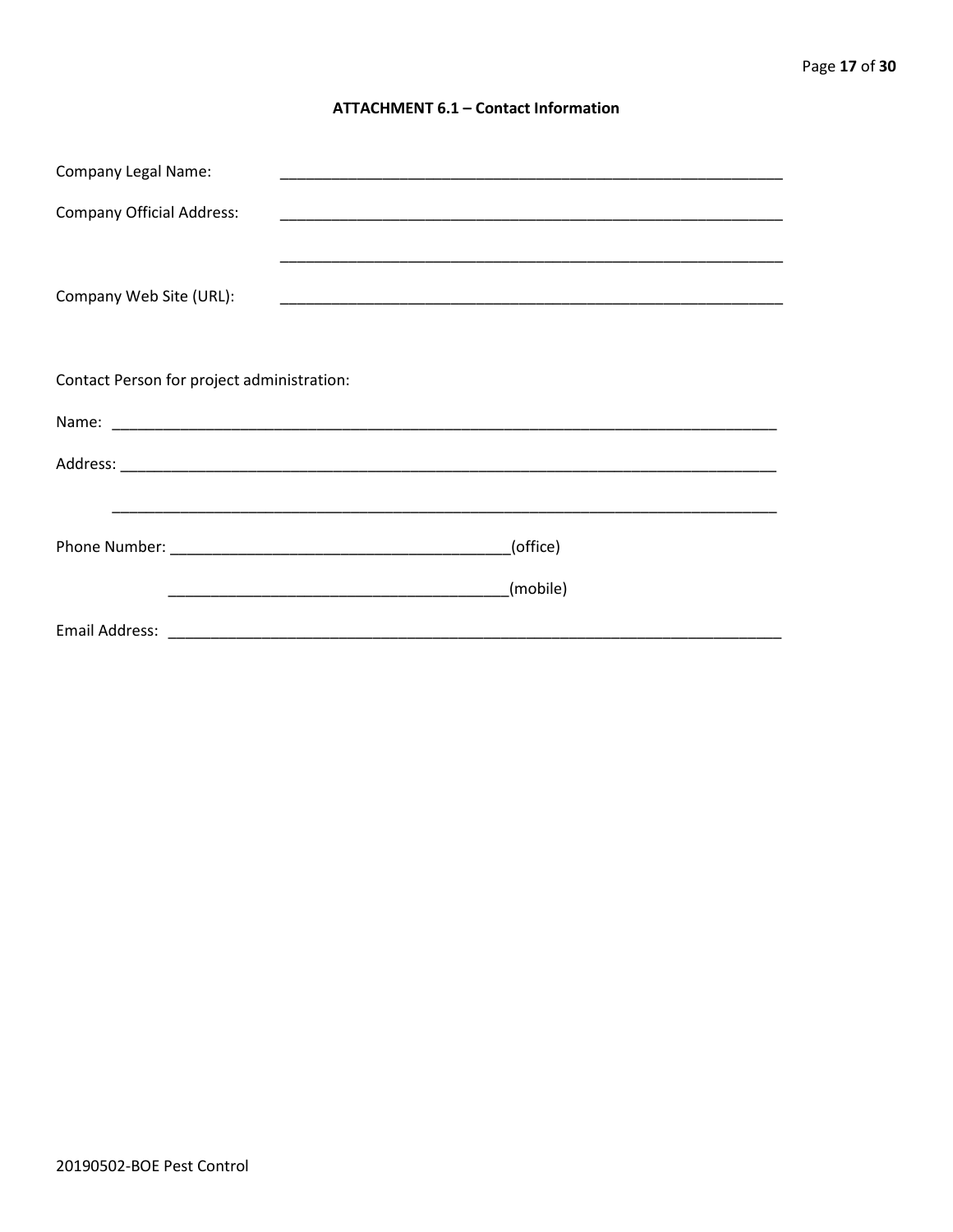

Attn: Purchasing Supervisor 1500 Airport Road Gallatin, TN 37066

# **ATTACHMENT 6.2 – Bid Form/Certification 20190502-BOE Pest Control**

**Date** \_\_\_\_\_\_\_\_\_\_\_\_\_\_\_\_\_\_\_\_\_\_\_\_\_\_\_\_\_\_\_\_

|                                         | <b>PRICE PER LOCATION</b> | <b>EXTENDED TOTAL</b> |
|-----------------------------------------|---------------------------|-----------------------|
| <b>CAFETERIA / KITCHEN LOCATION</b>     |                           |                       |
| <b>SCHOOL / ADMINISTRATIVE LOCATION</b> |                           |                       |

| <b>ADDITIONAL SERVICES</b>                                      |
|-----------------------------------------------------------------|
| <b>BED BUGS</b>                                                 |
| <b>Classroom Treatment</b>                                      |
| <b>Office Treatment</b>                                         |
| <b>Other Areas Treatment</b>                                    |
| <b>TERMITES</b>                                                 |
| <b>Price for inspection service</b>                             |
| Price for spot treatment up to 90 linear feet of treatment area |
| Price per linear foot exceeding 90 linear feet                  |
| <b>BROWN RECLUSE &amp; BLACK WIDOW SPIDERS</b>                  |
| <b>Classroom Treatment</b>                                      |
| <b>Office Treatment</b>                                         |
| <b>Other Areas Treatment</b>                                    |

| Vendor Legal Name Name and Control of The Control of The Control of The Control of The Control of The Control o |                    |
|-----------------------------------------------------------------------------------------------------------------|--------------------|
|                                                                                                                 |                    |
| (street)                                                                                                        | (city, state, zip) |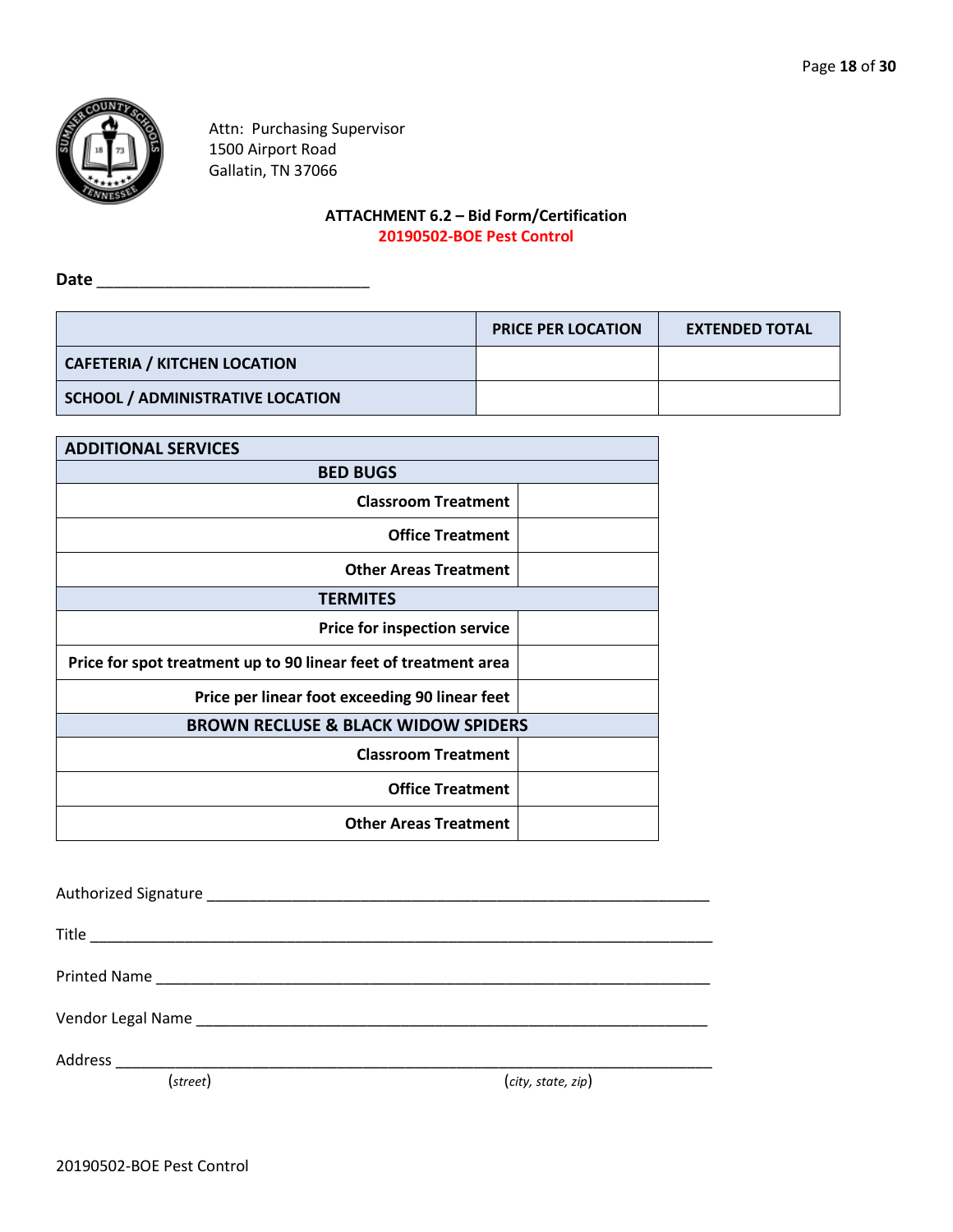#### **ATTACHMENT 6.3 – School Nutrition Program – Contract Agreement**

# **CONTRACT AGREEMENT**

We have carefully examined and fully understand the scope of work in furnishing the Sumner County Board of Education School Nutrition Program Pest Control Services at the bid price for items requested.

In compliance with the contract awards and subject to all terms and conditions listed in the scope of work, the undersigned offers and agrees to sell to the Sumner County Board of Education School Nutrition Program all items as quoted. It is understood that all prices quoted include any and all delivery charges and are not subject to finance charges.

| Company Representative Signature |                       |  |  |  |  |  |  |
|----------------------------------|-----------------------|--|--|--|--|--|--|
| Company Representative (Printed) | Title                 |  |  |  |  |  |  |
| Address                          | City, State, ZIP Code |  |  |  |  |  |  |
| Date                             | Telephone             |  |  |  |  |  |  |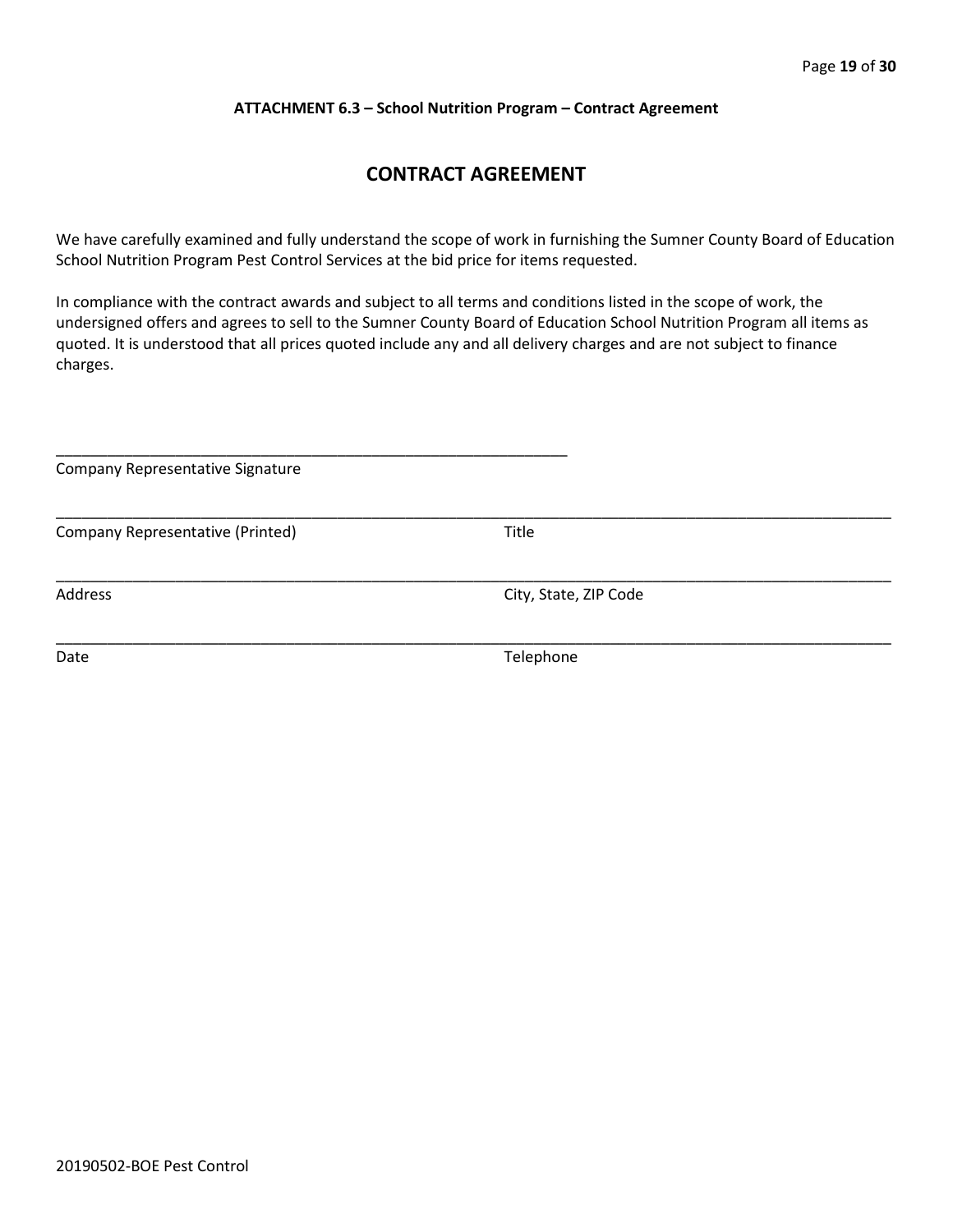\*Proposers may copy this page and submit additional references.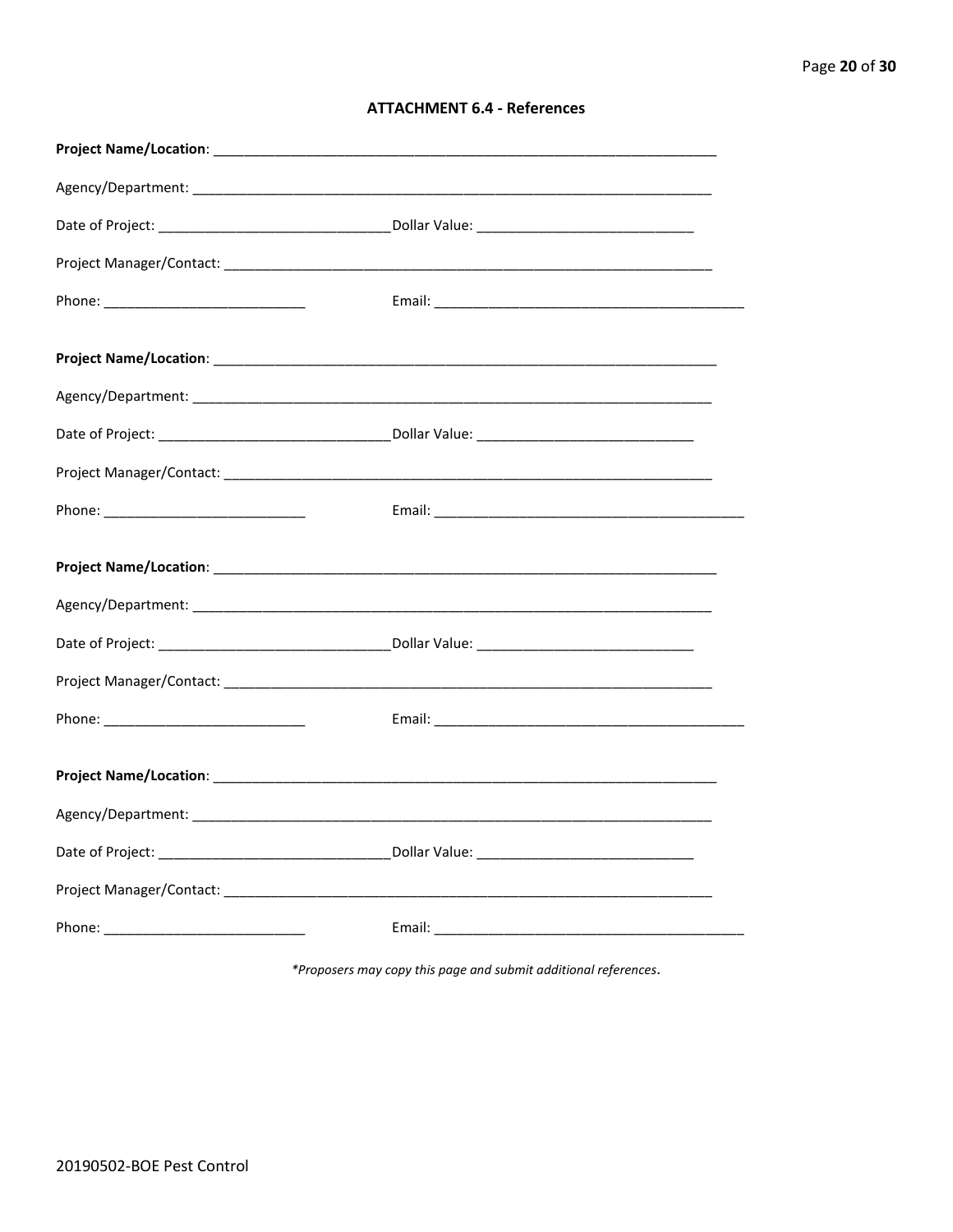#### **ATTACHMENT 6.5 – Certification Regarding Debarment, Suspension, Ineligibility and Voluntary Exclusion – Lower Tier Covered Transaction**

- **(1) The prospective lower tier participant certifies, by submission of this proposal, that neither it nor its Principals is presently debarred, suspended, proposed for debarment, declared ineligible or voluntarily excluded from participation in this transaction by any Federal department or agency.**
- **(2) Where the prospective lower tier participant is unable to certify to any of the statement in this Certification, such prospective participant shall attach an explanation to this proposal.**

| <b>Organization Name</b>                             | <b>Bid Number</b> |
|------------------------------------------------------|-------------------|
| Name(s) and Title(s) of Authorized Representative(s) |                   |

\_\_\_\_\_\_\_\_\_\_\_\_\_\_\_\_\_\_\_\_\_\_\_\_\_\_\_\_\_\_\_\_\_\_\_\_\_\_\_\_\_\_\_\_\_\_\_\_\_\_\_\_\_\_\_\_\_\_\_\_\_\_\_\_\_\_\_\_\_\_\_\_\_\_\_\_\_\_

#### Signature(s) Date Date of the Second Second Second Second Second Second Second Second Second Second Second Second Second Second Second Second Second Second Second Second Second Second Second Second Second Second Second Sec

#### **Instructions for Certification**

- (1) By signing and submitting this form, the prospective lower tier participant is providing the certification set out on the reverse side in accordance with these instructions.
- (2) The certification in this clause is a material representation of fact upon which reliance was placed when this transaction was entered into. If it is later determined that the prospective lower tier participant knowingly rendered an erroneous certification, in addition to other remedies available to the Federal Government, the department or agency with which this transaction originated may pursue available remedies, including suspension and/or debarment.
- (3) The prospective lower tier participant shall provide immediate written notice to the person to whom this proposal is submitted if at any time the prospective lower tier participant learns that its certification was erroneous when submitted or has become erroneous by reason of changed circumstances.
- (4) The terms "covered transaction", "debarred", "suspended", "ineligible", "lower tier covered transaction", "participant", "person", "primary covered transaction", "principal", "proposal", and "voluntarily excluded", as used in this clause, have the meanings set out in the Definition and Coverage sections of rules implementing Executive Order 12549. You may contact the person to which this proposal is submitted for assistance in obtaining a copy of those regulations.
- (5) The prospective lower tier participant agrees by submitting this form that, should the proposed covered transaction be entered into, it shall not knowingly enter into any lower tier covered transaction with a person who is debarred, suspended declared ineligible, or voluntarily excluded from participation in this covered transaction, unless authorized by the department or agency with which this transaction originated.
- (6) The prospective lower tier participant further agrees by submitting this form that it will include this clause titled "Certification Regarding Debarment, Suspension, Ineligibility and Voluntarily Exclusion – Lower Tier Covered Transactions", without modification, in all lower tier covered transactions and in all solicitations for lower tier covered transactions.
- (7) A participant in a covered transaction may rely upon a certification of a prospective participant in a lower tier covered transaction that it is not debarred, suspended, ineligible, or voluntarily excluded from the covered transaction, unless it knows that the certification is erroneous. A participant may decide the method and frequency by which it determines the eligibility of its principals. Each participant may, but is not required to, check with the Nonprocurement List.
- (8) Nothing contained in the foregoing shall be construed to require establishment of a system of records in order to render in good faith the certification required by this clause. The knowledge and information of a participant is not required to exceed that which is normally possessed by a prudent person in the ordinary course of business dealings.
- (9) Except for transaction authorized under paragraph 5 of these instructions, if a participant in a covered transaction knowingly enters into a lower tier covered transaction with a person who is suspended, debarred, ineligible, or voluntarily excluded from participation in this transaction, in addition to other remedies available to the Federal Government, the department or agency with which this transaction originated may pursue available remedies including suspension and/or debarment.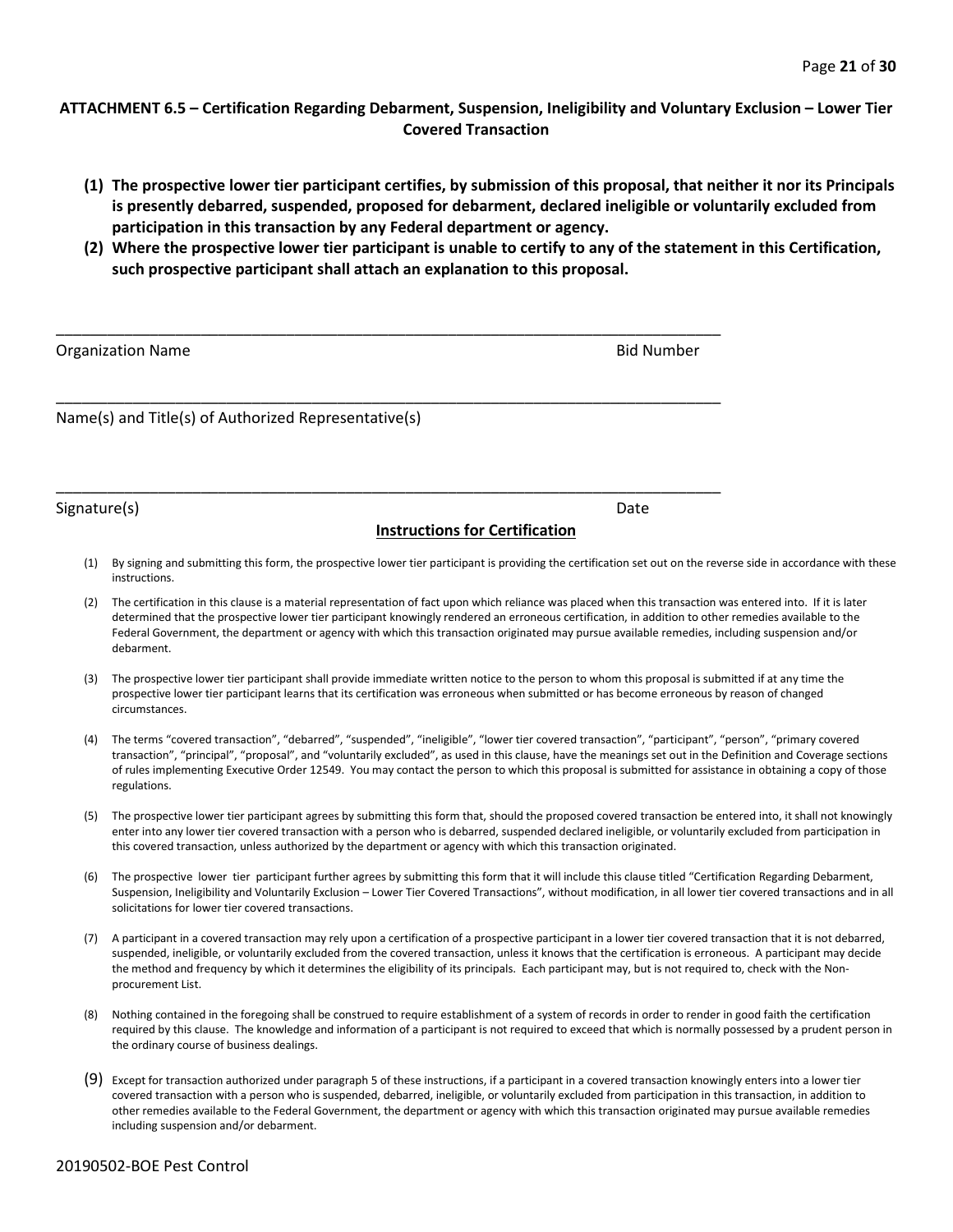## **ATTACHMENT 6.6 – Certification Regarding Lobbying**

Applicable to Grants, Sub-grants, Cooperative Agreements, and Contracts Exceeding \$100,000 in Federal Funds.

Submission of this certification is a prerequisite for making or entering into this transaction and is imposed by section 1352, title 31, U.S. Code. This certification is a material representation of fact upon which reliance was placed when this transaction was made or entered into. Any person who fails to file the required certification shall be subject to a civil penalty of not less than \$10,000 and not more than \$100,000 for each such failure.

The undersigned certifies, to the best of his or her knowledge and belief, that:

- (1) No Federal appropriated funds have been paid or will be paid, by or on behalf of the undersigned, to any person for influencing or attempting to influence an officer or employee of any agency a Member of Congress, an officer or employee of Congress, or an employee of a Member of Congress in connection with the awarding of a Federal contract, the making of a Federal grant, the making of a Federal loan, the entering into of a cooperative agreement, and the extension, continuation, renewal, amendment, or modification of a Federal contract, grant, loan, or cooperative agreement.
- (2) If any funds other than Federal appropriated funds have been paid or will be paid to any person for influencing or attempting to influence an officer or employee of any agency, a Member of Congress, an officer or employee of Congress, or an employee of a Member of Congress in connection with this Federal grant or cooperative agreement, the undersigned shall complete and submit Standard Form – LLL, "Disclosure Form to Report Lobbying", in accordance with its instructions.
- (3) The undersigned shall require that the language of this certification be included in the award documents for all covered sub-awards exceeding \$100,000 in Federal funds at all appropriate tiers and that all sub-recipients shall certify and disclose accordingly.

\_\_\_\_\_\_\_\_\_\_\_\_\_\_\_\_\_\_\_\_\_\_\_\_\_\_\_\_\_\_\_\_\_\_\_\_\_\_\_\_\_\_\_\_\_\_\_\_\_\_\_\_\_\_\_\_\_\_\_\_\_\_\_\_\_\_\_\_\_\_\_\_\_\_\_\_\_\_\_\_\_\_\_\_\_\_\_\_\_\_

\_\_\_\_\_\_\_\_\_\_\_\_\_\_\_\_\_\_\_\_\_\_\_\_\_\_\_\_\_\_\_\_\_\_\_\_\_\_\_\_\_\_\_\_\_\_\_\_\_\_\_\_\_\_\_\_\_\_\_\_\_\_\_\_\_\_\_\_\_\_\_\_\_\_\_\_\_\_\_\_\_\_\_\_\_\_\_\_\_\_

\_\_\_\_\_\_\_\_\_\_\_\_\_\_\_\_\_\_\_\_\_\_\_\_\_\_\_\_\_\_\_\_\_\_\_\_\_\_\_\_\_\_\_\_\_\_\_\_\_\_\_\_\_\_\_\_\_\_\_\_\_\_\_\_\_\_\_\_\_\_\_\_\_\_\_\_\_\_\_\_\_\_\_\_\_\_\_\_\_\_

FNS Grant/Cooperative Agreement

Name/Address of Organization

Name/Title of Submitting Official

Signature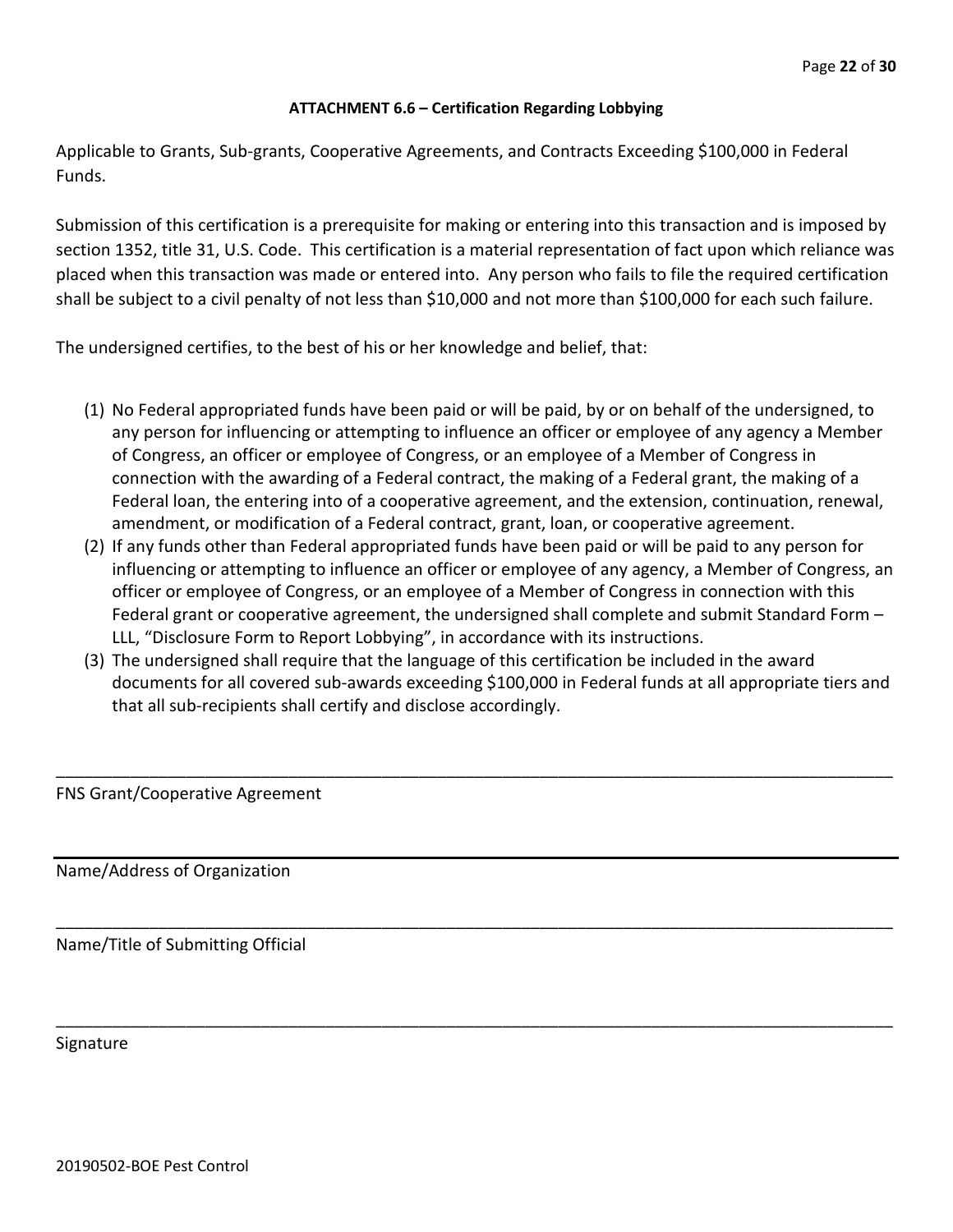#### **ATTACHMENT 6.7 – Certificate of Independent Price Determination**

- (A) By submission of this offer, the offeror certifies and in the case of a joint offer, each part thereto certifies as to its own organization, that in connection with this procurement:
	- (1) The prices in this offer have been arrived at independently, without consultation, communication, or agreement, for the purpose of restricting competition, as to any matter relating to such prices with any other offeror or with any competitor;
	- (2) unless otherwise required by law, the prices which have been quoted in this offer have not been knowingly disclosed by the offeror and will not knowingly be disclosed by the offeror prior to bid opening in the case of an advertised procurement or prior to award in the case of a negotiated procurement, directly or indirectly to any other offeror or to any competitor; and
	- (3) no attempt has been make or will be made by the offeror to induce any person or firm to submit or not to submit, and offer for the purpose of restricting competition.
- (B) Each person signing this offer certifies that:
	- (1) He or she is the person in the offeror's organization responsible within the organization for the decision as to the prices being offered herein and he or she has not participated, and will not participate, in any action contrary to (A)(3) above; or
	- (2) he or she is not the person in other offeror's organization responsible within the organization for the decision as to the prices being offered herein, but that he or she has been authorized in writing to act as agent for the persons responsible for such decision in certifying that such person have not participated and will not participate, in any action contrary to  $(A)(1)$  through  $(A)(3)$  above, and as their agent does hereby so certify; and he or she has not participated, and will not participate, in any action contrary to  $(A)(1)$  through  $(A)(3)$ .

Signature of Vendor's Authorized Representative

Title **Date** 

In accepting this offer, the sponsor certifies that the sponsor's officers, employees or agents have not taken any action which may jeopardized the independence of the offer referred to above.

\_\_\_\_\_\_\_\_\_\_\_\_\_\_\_\_\_\_\_\_\_\_\_\_\_\_\_\_\_\_\_\_\_\_\_\_\_\_\_\_\_\_\_\_\_\_\_\_\_\_\_\_\_\_\_\_\_\_\_\_\_\_\_\_\_\_\_\_\_\_\_\_\_\_\_\_\_\_\_\_\_\_\_\_\_\_\_\_\_

\_\_\_\_\_\_\_\_\_\_\_\_\_\_\_\_\_\_\_\_\_\_\_\_\_\_\_\_\_\_\_\_\_\_\_\_\_\_\_\_\_\_\_\_\_\_\_\_\_\_\_\_\_\_\_ \_\_\_\_\_\_\_\_\_\_\_\_\_\_\_\_\_\_\_\_\_\_\_\_\_\_\_\_\_\_

\_\_\_\_\_\_\_\_\_\_\_\_\_\_\_\_\_\_\_\_\_\_\_\_\_\_\_\_\_\_\_\_\_\_\_\_\_\_\_\_\_\_\_\_\_\_\_\_\_\_\_\_\_\_\_\_\_\_\_\_\_\_\_\_\_\_\_\_\_\_\_\_\_\_\_\_\_\_\_\_\_\_\_\_\_\_\_\_\_\_

Signature of Vendor's Authorized Representative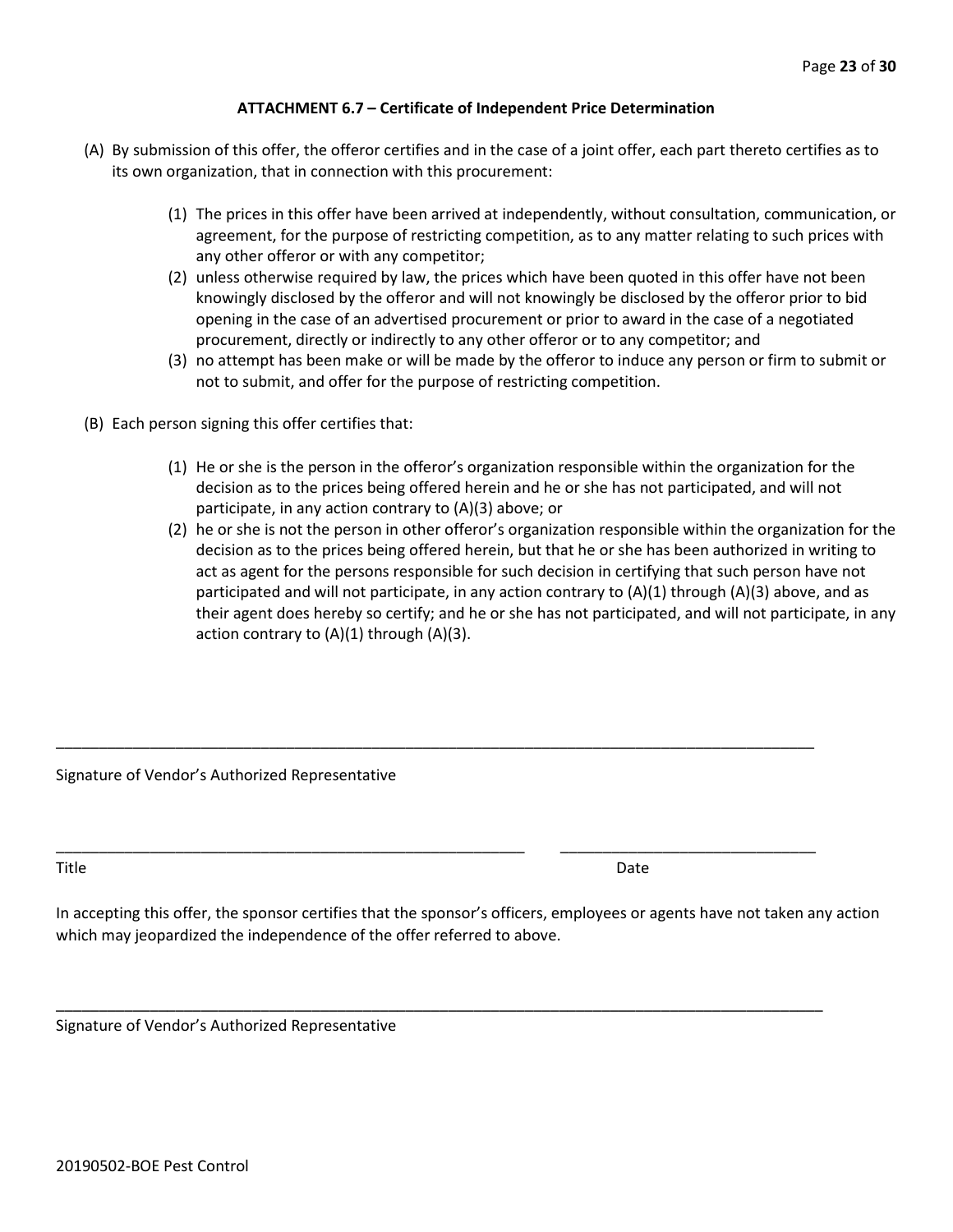#### **ATTACHMENT 6.8 – Attestation Re Personnel**

# **ATTESTATION RE PERSONNEL USED IN CONTRACT PERFORMANCE**

| CONTRACTOR LEGAL ENTITY NAME:                                          |  |
|------------------------------------------------------------------------|--|
| FEDERAL EMPLOYER IDENTIFICATION NUMBER:<br>(or Social Security Number) |  |

**The Contractor, identified above, does hereby attest, certify, warrant and assure that the Contractor shall not knowingly utilize the services of an illegal immigrant in the performance of this Contract and shall not knowingly utilize the services of any subcontractor who will utilize the services of an illegal immigrant in the performance of this Contract, T.C.A. § 12-3-309.**

SIGNATURE & DATE:

*NOTICE: This attestation MUST be signed by an individual empowered to contractually bind the Contractor.*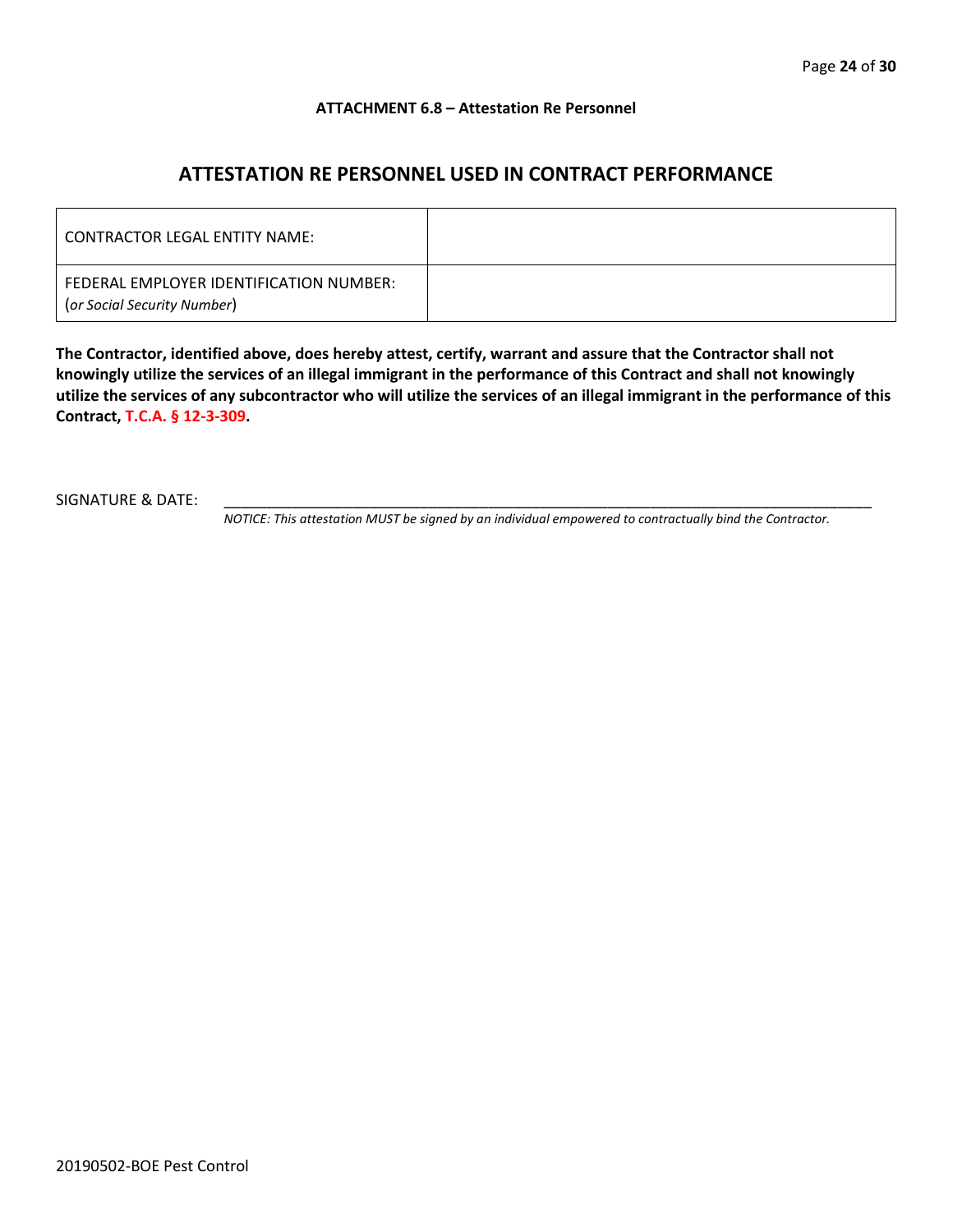#### **ATTACHMENT 6.9 – Drug Free Workplace Affidavit**

The Sumner County Board of Education is committed to maintaining a safe and productive work environment for its employees and to providing high quality service to its citizens. The goal of this policy is for Sumner County Board of Education employees and contractors to remain, or become and remain, drug-free. Abuse and dependency on alcohol and/or drugs can seriously affect the health of employees, contractors and citizens, jeopardize personal safety, impact the safety of others and impair job performance.

**STATE OF** \_\_\_\_\_\_\_\_\_\_\_\_\_\_\_\_\_\_\_\_\_\_\_\_\_\_\_\_\_\_\_\_\_

**COUNTY OF** \_\_\_\_\_\_\_\_\_\_\_\_\_\_\_\_\_\_\_\_\_\_\_\_\_\_\_\_\_\_\_\_\_

The undersigned, principal officer of

an employer of five (5) or more employees contracting with Sumner County Board of Education to provide goods or services, hereby states under oath as follows:

- 1. The undersigned is a principal officer of (hereinafter referred to as the "Company") and is duly authorized to execute this Affidavit on behalf of the Company.
- 2. The Company submits this Affidavit pursuant to T.C.A. § 50-9-113, which requires each employer with no less than five (5) employees receiving pay who contracts with the state and any local government to provide contracted services to submit an affidavit stating that such employer has a drug-free workplace program that complies with Title 50, Chapter 9 of the *Tennessee Code Annotated*.
- 3. The Company is in compliance with T.C.A. § 50-9-113 and all applicable Federal Laws, Rules and Regulations requiring a drug-free workplace program.

Further affiant saith not.

| <b>STATE OF</b>                                                                                                                                                                                  |  |           |
|--------------------------------------------------------------------------------------------------------------------------------------------------------------------------------------------------|--|-----------|
| <b>COUNTY OF</b><br>the contract of the contract of the contract of the contract of the contract of                                                                                              |  |           |
| I am personally acquainted (or proved to me on the basis of satisfactory evidence) and who acknowledged that such<br>person executed the foregoing affidavit for the purposes therein contained. |  | with whom |
|                                                                                                                                                                                                  |  |           |
| Notary Public                                                                                                                                                                                    |  |           |

My commission expires: \_\_\_\_\_\_\_\_\_\_\_\_\_\_\_\_\_\_\_\_\_\_\_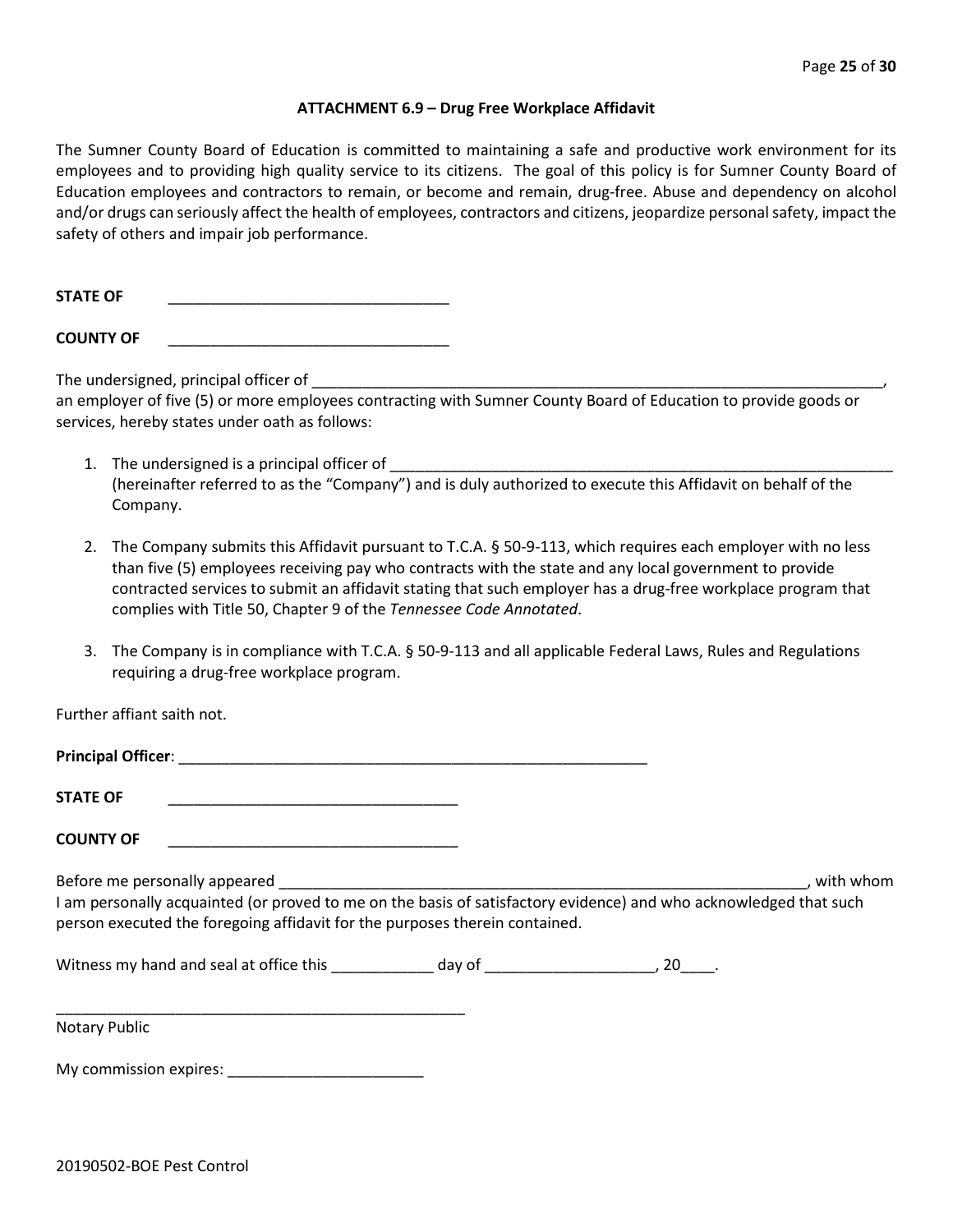#### **ATTACHMENT 6.10 – W9**

|                                                                                                                                                                                                                                                                                                                                                                                                                                                                                                                                                                                                                                                          | <b>Request for Taxpayer</b><br><b>Identification Number and Certification</b><br>(Rev. December 2014)<br>Department of the Treasury<br>Internal Revenue Service<br>1 Name (as shown on your income tax return). Name is required on this line; do not leave this line blank.                                                                                                                                                                                                                                                                                                                                                               |                                                                                                                                                                                                                                                                                                                                                                     |                                                                                                                                                                                                        |                                         |                                       |   |               |                                                   | Give Form to the<br>requester. Do not<br>send to the IRS. |  |  |  |
|----------------------------------------------------------------------------------------------------------------------------------------------------------------------------------------------------------------------------------------------------------------------------------------------------------------------------------------------------------------------------------------------------------------------------------------------------------------------------------------------------------------------------------------------------------------------------------------------------------------------------------------------------------|--------------------------------------------------------------------------------------------------------------------------------------------------------------------------------------------------------------------------------------------------------------------------------------------------------------------------------------------------------------------------------------------------------------------------------------------------------------------------------------------------------------------------------------------------------------------------------------------------------------------------------------------|---------------------------------------------------------------------------------------------------------------------------------------------------------------------------------------------------------------------------------------------------------------------------------------------------------------------------------------------------------------------|--------------------------------------------------------------------------------------------------------------------------------------------------------------------------------------------------------|-----------------------------------------|---------------------------------------|---|---------------|---------------------------------------------------|-----------------------------------------------------------|--|--|--|
| $\sim$<br>page                                                                                                                                                                                                                                                                                                                                                                                                                                                                                                                                                                                                                                           | 2 Business name/disregarded entity name, if different from above                                                                                                                                                                                                                                                                                                                                                                                                                                                                                                                                                                           |                                                                                                                                                                                                                                                                                                                                                                     |                                                                                                                                                                                                        |                                         |                                       |   |               |                                                   |                                                           |  |  |  |
| Specific Instructions on<br>Print or type                                                                                                                                                                                                                                                                                                                                                                                                                                                                                                                                                                                                                | 4 Exemptions (codes apply only to<br>3 Check appropriate box for federal tax classification; check only one of the following seven boxes:<br>certain entities, not individuals; see<br>S Corporation Partnership<br>C Corporation<br>Trust/estate<br>Individual/sole proprietor or<br>instructions on page 3):<br>single-member LLC<br>Exempt payee code (if any)<br>Limited liability company. Enter the tax classification (C=C corporation, S=S corporation, P=partnership) ▶<br>Exemption from FATCA reporting<br>Note. For a single-member LLC that is disregarded, do not check LLC; check the appropriate box in the line above for |                                                                                                                                                                                                                                                                                                                                                                     |                                                                                                                                                                                                        |                                         |                                       |   |               |                                                   |                                                           |  |  |  |
|                                                                                                                                                                                                                                                                                                                                                                                                                                                                                                                                                                                                                                                          | Other (see instructions) ▶                                                                                                                                                                                                                                                                                                                                                                                                                                                                                                                                                                                                                 | the tax classification of the single-member owner.                                                                                                                                                                                                                                                                                                                  |                                                                                                                                                                                                        |                                         |                                       |   | code (if any) | (Applies to accounts maintained outside the U.S.) |                                                           |  |  |  |
|                                                                                                                                                                                                                                                                                                                                                                                                                                                                                                                                                                                                                                                          |                                                                                                                                                                                                                                                                                                                                                                                                                                                                                                                                                                                                                                            | 5 Address (number, street, and apt. or suite no.)                                                                                                                                                                                                                                                                                                                   |                                                                                                                                                                                                        | Requester's name and address (optional) |                                       |   |               |                                                   |                                                           |  |  |  |
| <b>See</b>                                                                                                                                                                                                                                                                                                                                                                                                                                                                                                                                                                                                                                               | 6 City, state, and ZIP code                                                                                                                                                                                                                                                                                                                                                                                                                                                                                                                                                                                                                |                                                                                                                                                                                                                                                                                                                                                                     |                                                                                                                                                                                                        |                                         |                                       |   |               |                                                   |                                                           |  |  |  |
|                                                                                                                                                                                                                                                                                                                                                                                                                                                                                                                                                                                                                                                          |                                                                                                                                                                                                                                                                                                                                                                                                                                                                                                                                                                                                                                            | 7 List account number(s) here (optional)                                                                                                                                                                                                                                                                                                                            |                                                                                                                                                                                                        |                                         |                                       |   |               |                                                   |                                                           |  |  |  |
| Part I                                                                                                                                                                                                                                                                                                                                                                                                                                                                                                                                                                                                                                                   |                                                                                                                                                                                                                                                                                                                                                                                                                                                                                                                                                                                                                                            | <b>Taxpayer Identification Number (TIN)</b>                                                                                                                                                                                                                                                                                                                         |                                                                                                                                                                                                        |                                         |                                       |   |               |                                                   |                                                           |  |  |  |
|                                                                                                                                                                                                                                                                                                                                                                                                                                                                                                                                                                                                                                                          |                                                                                                                                                                                                                                                                                                                                                                                                                                                                                                                                                                                                                                            | Enter your TIN in the appropriate box. The TIN provided must match the name given on line 1 to avoid                                                                                                                                                                                                                                                                |                                                                                                                                                                                                        |                                         | <b>Social security number</b>         |   |               |                                                   |                                                           |  |  |  |
|                                                                                                                                                                                                                                                                                                                                                                                                                                                                                                                                                                                                                                                          |                                                                                                                                                                                                                                                                                                                                                                                                                                                                                                                                                                                                                                            | backup withholding. For individuals, this is generally your social security number (SSN). However, for a<br>resident alien, sole proprietor, or disregarded entity, see the Part I instructions on page 3. For other                                                                                                                                                |                                                                                                                                                                                                        |                                         |                                       |   |               |                                                   |                                                           |  |  |  |
|                                                                                                                                                                                                                                                                                                                                                                                                                                                                                                                                                                                                                                                          |                                                                                                                                                                                                                                                                                                                                                                                                                                                                                                                                                                                                                                            | entities, it is your employer identification number (EIN). If you do not have a number, see How to get a                                                                                                                                                                                                                                                            |                                                                                                                                                                                                        |                                         |                                       |   |               |                                                   |                                                           |  |  |  |
|                                                                                                                                                                                                                                                                                                                                                                                                                                                                                                                                                                                                                                                          | TIN on page 3.                                                                                                                                                                                                                                                                                                                                                                                                                                                                                                                                                                                                                             |                                                                                                                                                                                                                                                                                                                                                                     |                                                                                                                                                                                                        |                                         | or                                    |   |               |                                                   |                                                           |  |  |  |
|                                                                                                                                                                                                                                                                                                                                                                                                                                                                                                                                                                                                                                                          |                                                                                                                                                                                                                                                                                                                                                                                                                                                                                                                                                                                                                                            | Note. If the account is in more than one name, see the instructions for line 1 and the chart on page 4 for                                                                                                                                                                                                                                                          |                                                                                                                                                                                                        |                                         | <b>Employer identification number</b> |   |               |                                                   |                                                           |  |  |  |
|                                                                                                                                                                                                                                                                                                                                                                                                                                                                                                                                                                                                                                                          | guidelines on whose number to enter.                                                                                                                                                                                                                                                                                                                                                                                                                                                                                                                                                                                                       |                                                                                                                                                                                                                                                                                                                                                                     |                                                                                                                                                                                                        |                                         |                                       | - |               |                                                   |                                                           |  |  |  |
| Part II                                                                                                                                                                                                                                                                                                                                                                                                                                                                                                                                                                                                                                                  | <b>Certification</b>                                                                                                                                                                                                                                                                                                                                                                                                                                                                                                                                                                                                                       |                                                                                                                                                                                                                                                                                                                                                                     |                                                                                                                                                                                                        |                                         |                                       |   |               |                                                   |                                                           |  |  |  |
|                                                                                                                                                                                                                                                                                                                                                                                                                                                                                                                                                                                                                                                          | Under penalties of perjury, I certify that:                                                                                                                                                                                                                                                                                                                                                                                                                                                                                                                                                                                                |                                                                                                                                                                                                                                                                                                                                                                     |                                                                                                                                                                                                        |                                         |                                       |   |               |                                                   |                                                           |  |  |  |
|                                                                                                                                                                                                                                                                                                                                                                                                                                                                                                                                                                                                                                                          |                                                                                                                                                                                                                                                                                                                                                                                                                                                                                                                                                                                                                                            | 1. The number shown on this form is my correct taxpayer identification number (or I am waiting for a number to be issued to me); and                                                                                                                                                                                                                                |                                                                                                                                                                                                        |                                         |                                       |   |               |                                                   |                                                           |  |  |  |
|                                                                                                                                                                                                                                                                                                                                                                                                                                                                                                                                                                                                                                                          |                                                                                                                                                                                                                                                                                                                                                                                                                                                                                                                                                                                                                                            | 2. I am not subject to backup withholding because: (a) I am exempt from backup withholding, or (b) I have not been notified by the Internal Revenue<br>Service (IRS) that I am subject to backup withholding as a result of a failure to report all interest or dividends, or (c) the IRS has notified me that I am<br>no longer subject to backup withholding; and |                                                                                                                                                                                                        |                                         |                                       |   |               |                                                   |                                                           |  |  |  |
|                                                                                                                                                                                                                                                                                                                                                                                                                                                                                                                                                                                                                                                          |                                                                                                                                                                                                                                                                                                                                                                                                                                                                                                                                                                                                                                            | 3. I am a U.S. citizen or other U.S. person (defined below); and                                                                                                                                                                                                                                                                                                    |                                                                                                                                                                                                        |                                         |                                       |   |               |                                                   |                                                           |  |  |  |
|                                                                                                                                                                                                                                                                                                                                                                                                                                                                                                                                                                                                                                                          |                                                                                                                                                                                                                                                                                                                                                                                                                                                                                                                                                                                                                                            | 4. The FATCA code(s) entered on this form (if any) indicating that I am exempt from FATCA reporting is correct.                                                                                                                                                                                                                                                     |                                                                                                                                                                                                        |                                         |                                       |   |               |                                                   |                                                           |  |  |  |
| Certification instructions. You must cross out item 2 above if you have been notified by the IRS that you are currently subject to backup withholding<br>because you have failed to report all interest and dividends on your tax return. For real estate transactions, item 2 does not apply. For mortgage<br>interest paid, acquisition or abandonment of secured property, cancellation of debt, contributions to an individual retirement arrangement (IRA), and<br>generally, payments other than interest and dividends, you are not required to sign the certification, but you must provide your correct TIN. See the<br>instructions on page 3. |                                                                                                                                                                                                                                                                                                                                                                                                                                                                                                                                                                                                                                            |                                                                                                                                                                                                                                                                                                                                                                     |                                                                                                                                                                                                        |                                         |                                       |   |               |                                                   |                                                           |  |  |  |
| Sign<br>Here                                                                                                                                                                                                                                                                                                                                                                                                                                                                                                                                                                                                                                             | Signature of<br>U.S. person $\blacktriangleright$                                                                                                                                                                                                                                                                                                                                                                                                                                                                                                                                                                                          |                                                                                                                                                                                                                                                                                                                                                                     |                                                                                                                                                                                                        | Date $\blacktriangleright$              |                                       |   |               |                                                   |                                                           |  |  |  |
|                                                                                                                                                                                                                                                                                                                                                                                                                                                                                                                                                                                                                                                          | <b>General Instructions</b>                                                                                                                                                                                                                                                                                                                                                                                                                                                                                                                                                                                                                |                                                                                                                                                                                                                                                                                                                                                                     | · Form 1098 (home mortgage interest), 1098-E (student loan interest), 1098-T<br>(tuition)                                                                                                              |                                         |                                       |   |               |                                                   |                                                           |  |  |  |
|                                                                                                                                                                                                                                                                                                                                                                                                                                                                                                                                                                                                                                                          |                                                                                                                                                                                                                                                                                                                                                                                                                                                                                                                                                                                                                                            | Section references are to the Internal Revenue Code unless otherwise noted.                                                                                                                                                                                                                                                                                         | · Form 1099-C (canceled debt)                                                                                                                                                                          |                                         |                                       |   |               |                                                   |                                                           |  |  |  |
|                                                                                                                                                                                                                                                                                                                                                                                                                                                                                                                                                                                                                                                          |                                                                                                                                                                                                                                                                                                                                                                                                                                                                                                                                                                                                                                            | Future developments. Information about developments affecting Form W-9 (such<br>as legislation enacted after we release it) is at www.irs.gov/fw9.                                                                                                                                                                                                                  | · Form 1099-A (acquisition or abandonment of secured property)                                                                                                                                         |                                         |                                       |   |               |                                                   |                                                           |  |  |  |
|                                                                                                                                                                                                                                                                                                                                                                                                                                                                                                                                                                                                                                                          | <b>Purpose of Form</b>                                                                                                                                                                                                                                                                                                                                                                                                                                                                                                                                                                                                                     |                                                                                                                                                                                                                                                                                                                                                                     | Use Form W-9 only if you are a U.S. person (including a resident alien), to<br>provide your correct TIN.                                                                                               |                                         |                                       |   |               |                                                   |                                                           |  |  |  |
| If you do not return Form W-9 to the requester with a TIN, you might be subject<br>An individual or entity (Form W-9 requester) who is required to file an information<br>to backup withholding. See What is backup withholding? on page 2.<br>return with the IRS must obtain your correct taxpayer identification number (TIN)                                                                                                                                                                                                                                                                                                                         |                                                                                                                                                                                                                                                                                                                                                                                                                                                                                                                                                                                                                                            |                                                                                                                                                                                                                                                                                                                                                                     |                                                                                                                                                                                                        |                                         |                                       |   |               |                                                   |                                                           |  |  |  |
|                                                                                                                                                                                                                                                                                                                                                                                                                                                                                                                                                                                                                                                          |                                                                                                                                                                                                                                                                                                                                                                                                                                                                                                                                                                                                                                            | which may be your social security number (SSN), individual taxpayer identification<br>number (ITIN), adoption taxpayer identification number (ATIN), or employer<br>identification number (EIN), to report on an information return the amount paid to<br>you, or other amount reportable on an information return. Examples of information                         | By signing the filled-out form, you:<br>1. Certify that the TIN you are giving is correct (or you are waiting for a number<br>to be issued).                                                           |                                         |                                       |   |               |                                                   |                                                           |  |  |  |
| 2. Certify that you are not subject to backup withholding, or<br>returns include, but are not limited to, the following:                                                                                                                                                                                                                                                                                                                                                                                                                                                                                                                                 |                                                                                                                                                                                                                                                                                                                                                                                                                                                                                                                                                                                                                                            |                                                                                                                                                                                                                                                                                                                                                                     |                                                                                                                                                                                                        |                                         |                                       |   |               |                                                   |                                                           |  |  |  |
|                                                                                                                                                                                                                                                                                                                                                                                                                                                                                                                                                                                                                                                          | · Form 1099-INT (interest earned or paid)                                                                                                                                                                                                                                                                                                                                                                                                                                                                                                                                                                                                  |                                                                                                                                                                                                                                                                                                                                                                     | 3. Claim exemption from backup withholding if you are a U.S. exempt payee. If<br>applicable, you are also certifying that as a U.S. person, your allocable share of                                    |                                         |                                       |   |               |                                                   |                                                           |  |  |  |
|                                                                                                                                                                                                                                                                                                                                                                                                                                                                                                                                                                                                                                                          |                                                                                                                                                                                                                                                                                                                                                                                                                                                                                                                                                                                                                                            | . Form 1099-DIV (dividends, including those from stocks or mutual funds)                                                                                                                                                                                                                                                                                            | any partnership income from a U.S. trade or business is not subject to the                                                                                                                             |                                         |                                       |   |               |                                                   |                                                           |  |  |  |
|                                                                                                                                                                                                                                                                                                                                                                                                                                                                                                                                                                                                                                                          |                                                                                                                                                                                                                                                                                                                                                                                                                                                                                                                                                                                                                                            | * Form 1099-MISC (various types of income, prizes, awards, or gross proceeds)                                                                                                                                                                                                                                                                                       | withholding tax on foreign partners' share of effectively connected income, and                                                                                                                        |                                         |                                       |   |               |                                                   |                                                           |  |  |  |
| brokers)                                                                                                                                                                                                                                                                                                                                                                                                                                                                                                                                                                                                                                                 |                                                                                                                                                                                                                                                                                                                                                                                                                                                                                                                                                                                                                                            | . Form 1099-B (stock or mutual fund sales and certain other transactions by<br>· Form 1099-S (proceeds from real estate transactions)                                                                                                                                                                                                                               | 4. Certify that FATCA code(s) entered on this form (if any) indicating that you are<br>exempt from the FATCA reporting, is correct. See What is FATCA reporting? on<br>page 2 for further information. |                                         |                                       |   |               |                                                   |                                                           |  |  |  |
|                                                                                                                                                                                                                                                                                                                                                                                                                                                                                                                                                                                                                                                          |                                                                                                                                                                                                                                                                                                                                                                                                                                                                                                                                                                                                                                            | . Form 1099-K (merchant card and third party network transactions)                                                                                                                                                                                                                                                                                                  |                                                                                                                                                                                                        |                                         |                                       |   |               |                                                   |                                                           |  |  |  |

Cat. No. 10231X

Form **W-9** (Rev. 12-2014)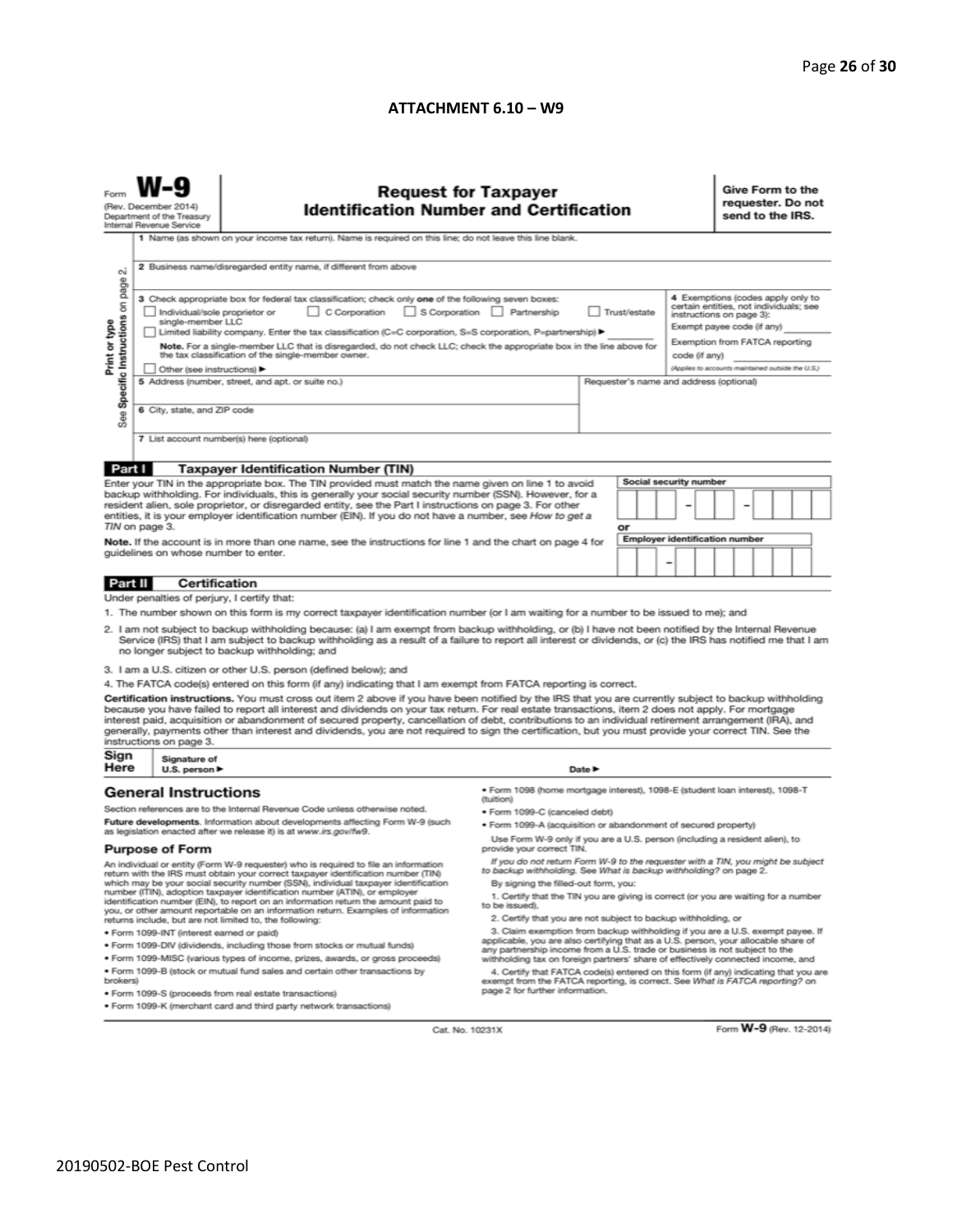#### **ATTACHMENT 6.11 – Standard Terms & Conditions SUMNER COUNTY BOARD OF EDUCATION (SCS)**

#### **1. PREPARATION AND SUBMISSION OF BID.**

- **a.** Failure to examine any drawings**,** specifications, or instructions will be at the proposer's risk. Any deviation from the stated terms, conditions and specifications must be coordinated with and approved in writing by the SCS Purchasing Supervisor.
- **b.** RFP SUBMITTAL / SIGNATURE: Proposal shall give the full name and business address of the bidder. If the proposer is a corporation, the name shall be stated as it is in the corporate charter. Proposals must be signed in ink by the proposer's authorized agent. Unsigned proposals will be rejected. Proposals are to be sealed and the outside of the envelope is to reference the RFP number. The person signing the proposal must show their title, and if requested by the institution, must furnish satisfactory proof of his or her authority to bind his or her company in contract. Proposer understands that by submitting a proposal with an authorized signature, it shall constitute an offer to SCS. Proposals must be typewritten or in ink; otherwise they may not be considered. Purchase orders will be issued to the firm name appearing on the W9. Electronic submissions via email, fax, etc. shall not be accepted.
- **c.** SCS is not responsible for any costs incurred by any vendor pursuant to the RFP. The vendor shall be responsible for all costs incurred in connection with the preparation and submission of its proposal.
- **d.** All proposers must be in compliance with T.C.A. § 62-6-119 at the time of proposal submission and provide evidence of compliance with the applicable provisions of the chapter before such proposal may be considered.
- **e.** Proposals are to be received in the location designated in the RFP no later than the specified date and time. Late submissions will NOT be opened or considered.
- **f.** No erasures permitted. Errors may be crossed out and corrections printed in ink or typewritten adjacent to error and must be initialed in ink by person signing the proposal.
- **g.** Specifications: Reference to available specifications shall be sufficient to make the terms of the specifications binding on the proposer. The use of the name of a manufacturer, or any special brand or make in describing an item does not restrict the proposer to that manufacturer or specific article, unless specifically stated. Comparable products of other manufacturers will be considered if proof of compatibility is contained in the proposal. Proposers are required to notify SCSs Purchasing Supervisor whenever specifications/procedures are not perceived to be fair and open. The articles on which the proposal is submitted must be equal or superior to that specified. Informative and Descriptive Literature: The proposer must show brand or trade names of the articles proposed, when applicable. It shall be the responsibility of the proposer, including proposer's whose product is referenced, to furnish with the proposer such specifications, catalog pages, brochures or other data as will provide an adequate basis for determining the quality and functional capabilities of the product offered. Failure to provide this data may be considered valid justification for rejection of proposer.
- **h.** Samples: Samples of items when called for, must be furnished free of expense, and if not destroyed will, upon proposer's request within ten (10) days of RFP opening, be returned at the proposer's expense. Each sample must be labeled with the proposer's name, manufacturer's brand name and number, RFP number and item reference.
- **i.** Time of Performance: The number of calendar days in which delivery is to be made after receipt of order shall be stated in the RFP and may be a factor in making an award, price notwithstanding. If no delivery time is stated in the bid, bidder agrees that delivery is to be made within two weeks (10 business days) of order.
- **j.** Transportation and delivery charges should be included in the price and be fully prepaid by the vendor to the destination specified in the RFP. Proposal prices shall include delivery of all items F.O.B. destination.
- **k.** New materials and supplies must be delivered unless otherwise specifically stated in the RFP.
- **l.** Alternate/multiple bids will not be considered unless specifically called for in the RFP.
- **m.** Only proposals submitted on RFP forms furnished by SCS will be considered.
- n. By signing this RFP where indicated, the proposer agrees to strictly abide by all local, state and federal statutes and regulations. The proposer further certifies that this proposer is made without collusion or fraud.
- **o.** Error in Proposal. In case of error in the extension of prices in the proposal, the unit price will govern. Late submissions will NOT be opened or considered. Proposers are cautioned to verify their proposals before submission, as amendments received after the ITB deadline will not be considered. No proposals shall be altered, amended or withdrawn after opening. After proposal opening, a proposer may withdraw a proposal only when there is obvious clerical error such as a misplaced decimal point, or when enforcement of the proposal would impose unconscionable hardship due to an error in the proposal resulting in a quotation substantially below the other proposals received. Proposal withdrawals will be considered only upon written request of the proposer.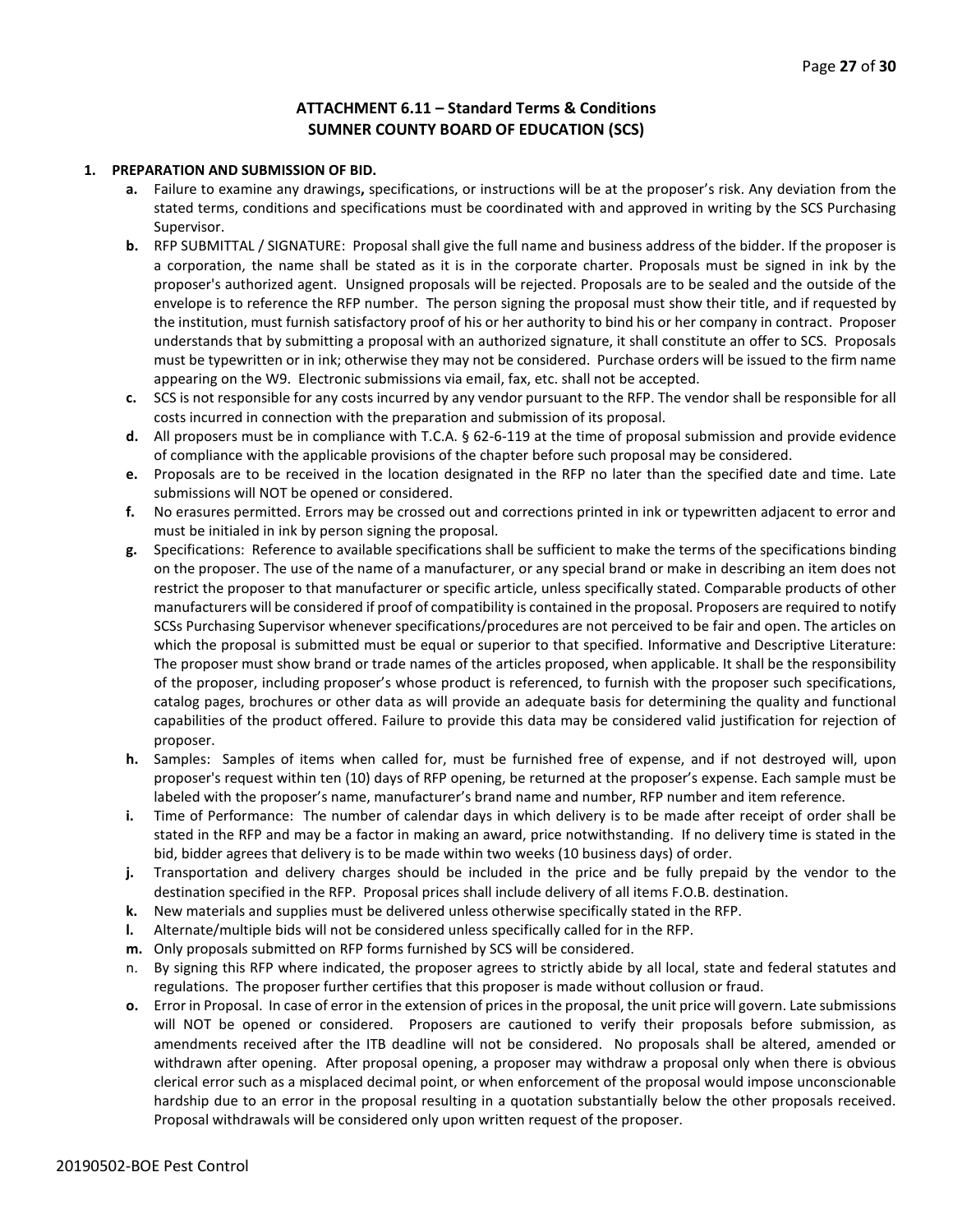- **2. OPEN RECORDS.** In order to comply with the provisions of the Tennessee Open Records Act, all proposals will be publicly opened and are subject to public inspection after the award upon written request. Proposers may be present at ITB opening. Summary information will be posted the SCS website, www.sumnerschools.org under the Invitation to Bid link.
- **3. ACCEPTANCE AND AWARD.** SCS reserves the right to reject any and all proposals and to waive any informality in proposals and, unless otherwise specified by the proposer to accept any item in the proposal. Action to reject all proposals shall be taken for unreasonably high prices, errors in the proposal documents, cessation of need, unavailability of funds, or any other reason approved by SCS.
	- a. Contracts and purchases will be made with the lowest, responsive, responsible, qualified proposer. The quality of the articles to be supplied, their conformity with the specifications, their suitability to the requirements of the Institution, cash discount offered, and the delivery terms will be taken into consideration.
	- b. Any deviation from these stated terms, specifications and conditions must be coordinated with and approved in writing by the Purchasing Supervisor.
	- c. Prices quoted on the response (if any) are to be considered firm and binding until the said equipment, supplies or services are in the possession of SCS.
	- d. SCS reserves the right to order more or less than the quantity listed in the proposal.
	- e. If a proposer fails to state a time within which a proposal must be accepted, it is understood and agreed that SCS shall have ninety (90) days to accept.
	- f. No purchase or contract is authorized or valid until the issuance of a SCS purchase order in accordance with SCS policy. No SCS employee is authorized to purchase equipment, supplies or services prior to the issuance of such a purchase order.
	- g. The contract may not be assigned without written SCS consent.
	- h. If the appropriate space is marked on the ITB, other Institutions (such as State, Local and/or Public Agencies) may purchase off the contract during the same period as SCS.
	- i. The awarded proposer will be required to post a performance and payment bond in the amount of 25% of the contract price if it exceeds \$100,000 as stated by T.C.A. §12-4-201.
	- j. If the project cost is in excess of \$25,000 a performance bond must be secured by the requesting part in an amount equal to the market improvement value.
- **4. PAYMENT**. Payment terms must be specified in the proposal, including any discounts for early payment. Partial payments will not be approved unless justification for such payment can be shown. Terms will be NET 30 days. Payment will not be made until the conditions and specifications of the RFP are inspected and approved as conforming by persons appointed by SCS.
- **5. DEFAULT OF SELECTED VENDOR.** In case of vendor default, SCS may procure the articles or services from other sources and hold the defaulting vendor responsible for any resulting cost. If the awarded vendor violates any terms of their response, the contract, SCS policy or any law, they may be disqualified from proposing for a period of two years for minor violations or longer for major violations. Proposals from disqualified proposers will not be accepted during the period of disqualification.
- **6. INSPECTION OF PURCHASES.** Articles received which are not equivalent will not be accepted and will be picked up by the vendor or returned to vendor, shipping charges collect. SCS shall have a reasonable period in which to inspect and accept or reject materials without liability. If necessity requires SCS to use nonconforming materials, an appropriate reduction in payment may be made.
- **7. TAXES.** SCS is tax exempt; do not include taxes in quotation. Vendors making improvements or additions to or performing repair work on real property for SCS are liable for any applicable sales or use tax on tangible personal property used in connection with the contract or furnished to vendors by the state for use under the contract.
- **8. NONDISCRIMINATION.** SCS is an equal opportunity employer. SCS and bidder agree to comply with Titles VI and VII of the Civil Rights Act of 1964, Title IX of the Education Amendments of 1972, Section 504 of the Rehabilitation Act of 1973, Executive Order 11,246, the Americans with Disabilities Act of 1990 and the related regulations to each. Each party assures that it will not discriminate against any individual including, but not limited to employees or applicants for employment and/or students, because of race, religion, creed, color, sex, age, disability, veteran status or national origin. In the event that any claims should arise with regards to violations of any such local, state or federal law, statues, rule or regulations, the vendor will indemnify and hold SCS harmless for any damages, including court costs or attorney fees, which might be incurred.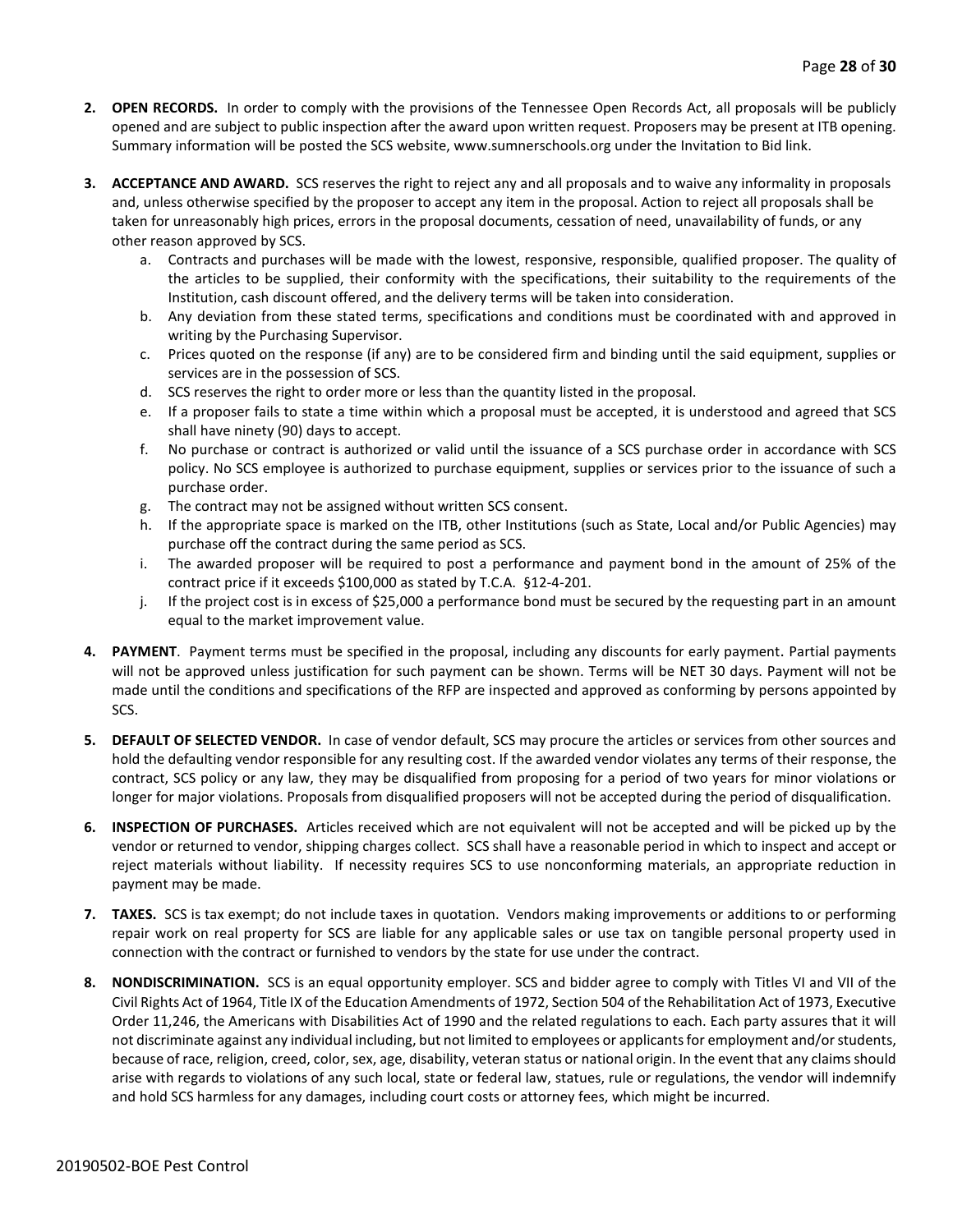- **9. PROHIBITIONS/NO VENDOR CONTRACT FORM.** Acceptance of gifts from vendors is prohibited. T.C.A. §12-4-106. The contract documents for purchase under this RFP shall consist of the successful proposer's bid and SCSs purchase order. **The proposer may request exceptions to terms and conditions and/or request SCS to accept other terms and conditions by means of subsequent documents such as invoices, warranty agreements, license agreements, etc. All subsequent document shall be open to revision for impermissible language. SCS reserves the right to render the proposal unresponsive and subject the proposal to rejection if successful terms cannot be negotiated.**
- **10. PROHIBITION ON HIRING ILLEGAL IMMIGRANTS.** Tennessee Public Chapter No. 878 of 2006, T.C.A. §12-3-309, requires that Contractor attest in writing that Contractor will not knowingly utilize the services of illegal immigrants in the performance of this Contract and will not knowingly utilize the services of any subcontractor, if permitted under this Contract, who will utilize the services of illegal immigrants in the performance of this Contract. The attestation shall be made on the form, Attestation re Personnel Used in Contract Performance ("the Attestation"), which is attached and hereby incorporated by this reference.
- **11. SALES AND USE TAX.** Before the Purchase Order/Contract resulting from this RFP/RFQ is signed, the apparent successful proposer must be registered with the Department of Revenue for the collection of Tennessee sales and use tax as required by T.C.A. §12-3-306.
- **12. ASSIGNMENT.** Neither the vendor nor SCS may assign this agreement without prior written consent of the other party.
- **13. LIABILITIES.** The vendor shall indemnify SCS against liability for any suits, actions or claims of any character arising from or relating to the performance under this agreement by the vendor or its subcontractors. SCS has no obligation for the payment of any judgement or the settlement of any claim made against the vendor or its subcontractors as a result of obligations under this contract.
- **14. APPLICABLE LAW.** Any contract shall be interpreted under the laws and statutes of the State of Tennessee. SCS does not enter into contracts which provide for mediation or arbitration. Any action arising from any contract made from this RFP shall be brought in the state courts in Sumner County, TN or in the United States Federal District Court for the Middle District of Tennessee.

Additionally, it is a violation of state statutes to purchase materials, supplies, services or any other item from a vendor that is a commissioner, official, employee or board member that has any financial or beneficial interest in such transaction, T.C.A. §12-4-101.

- **15. FUNDS**. The Proposer understands and accepts the non-appropriation of funds provision of SCS.
- **16. DATA PRIVACY AND SECURITY**. Personal Information (PI) includes but is not limited to that information protected by HIPAA, the HITECH Act, FERPA, or Gramm-Leach-Bliley) or such information which would allow a third party to gain access to the personal, medical or financial records of any of any party. Vendor represents and warrants that its collection, access, use, storage, disposal and disclosure of PI complies with all applicable federal and state privacy and data protection laws. Vendor represents and warrants that Vendor will maintain compliance with the SSAE 16 standard, and shall undertake any audits and risk assessments Vendor deems necessary to maintain compliance with SSAE16. If PI provided by SCS to Vendor is subject to FERPA. Vendor agrees that in its handling of FERPA data it will perform as a school official as that term is defined by FERPA regulations. Vendor acknowledges that its improper disclosure or re-disclosure of PI covered by FERPA may, under certain circumstances, result in Vendor's exclusion from eligibility to contract with SCS for at least five (5) years. Vendor shall provide SCS with the name and contact information for an employee of Vendor who shall serve as SCS's primary security contact and shall be available to assist Customer twenty-four (24) hours per day, seven (7) days per week as a contact in resolving obligations associated with any security incident in which it is reasonably suspected that there has been a breach of information security. Vendor shall immediately mitigate or resolve any Security Incident, at Vendor's expense and in accordance with applicable privacy rights, laws, regulations and standards. Vendor shall reimburse SCS for actual costs incurred by SCS in responding to, and mitigating damages caused by, any Security Incident, including all costs of notice and/or remediation incurred under applicable law as a result of the Security Incident.
- **17. IRAN DIVESTMENT ACT.** By submission of this proposal, each proposer and each person signing on behalf of any proposer certified, and in the case of a joint proposal, each party thereto certifies as to its own organization, under penalty of perjury, that to the best of its knowledge and belief that each proposer is not on the list created pursuant to T.C.A. §12-12- 106.